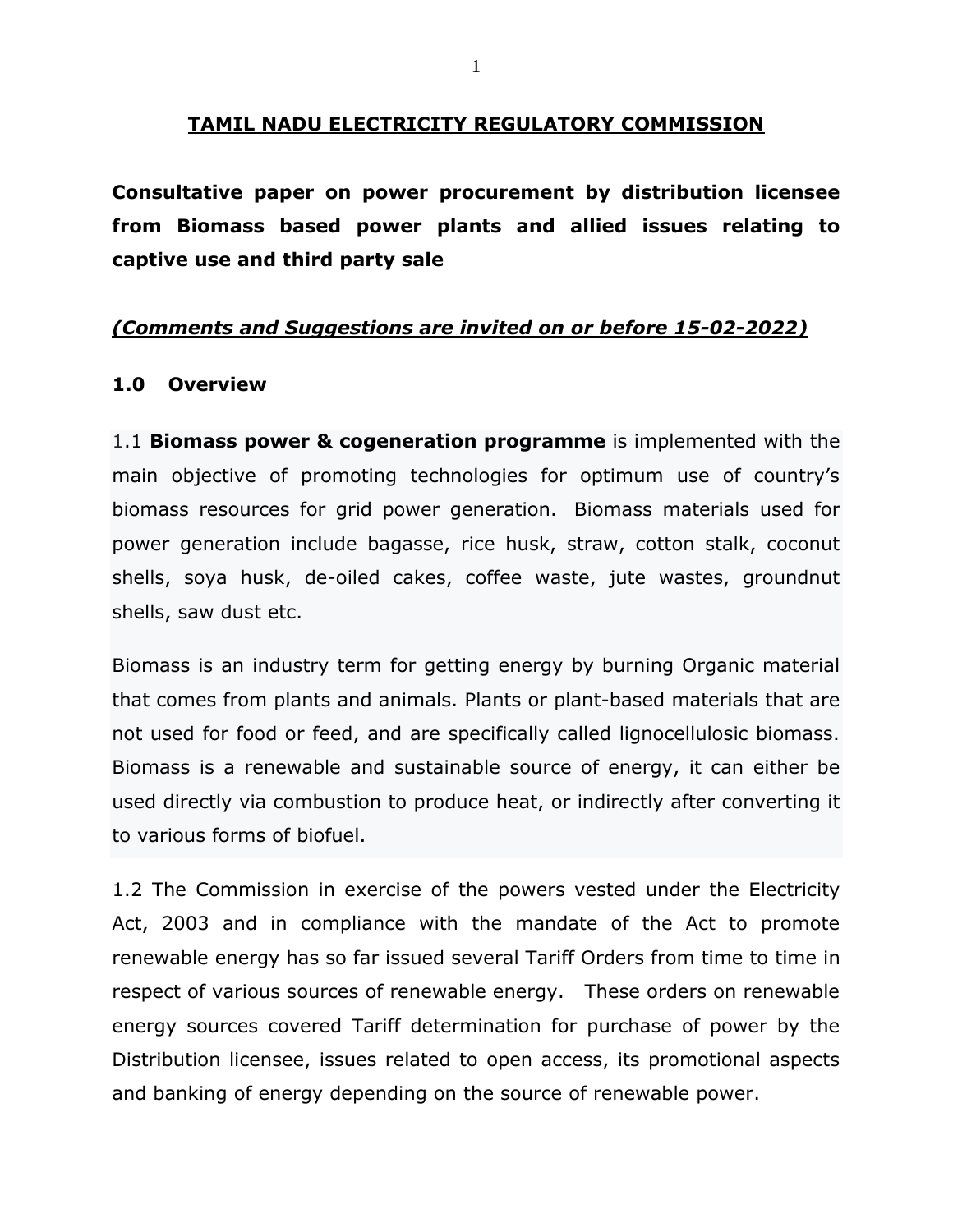1.3 The conducive policies of the Central and State Government for promotion of renewable power has helped the sector to achieve a remarkable progress.

1.4 The total capacity of renewable power in the State is 15781 MW of which Biomass power constitutes 262.59 MW. The last generic Tariff Order of the Commission in the case of Biomass Power was issued on 05-11-2020 vide order No.11 of 2020 which expires on 31-03-2022.

## 1.5 Commission's Regulation on Power Procurement from New and Renewable Sources of Energy

Sub-section (h) of section 61 of the Electricity Act 2003 (Central Act 36 of 2003) stipulates that the State Electricity Regulatory Commissions shall specify the terms and conditions for the determination of tariff, the Commission notified the "Power Procurement from New and Renewable Sources of Energy Regulations 2008" on 08-02-2008 which have been subsequently amended from time to time, as required. Clause 6 of the said Regulations state that while the tariff determined by the Commission would be in force for the time period mentioned in the Tariff Order, the control period would ordinarily be two years.

## 1.6 Commission's order on NCES based biomass generation and allied Issues

1.6.1. The Commission has so far issued five tariff orders in respect of Biomass. While the first Order No. 3 of 2006 dated 15- 05-2006 was a comprehensive order for Wind Energy Generators (WEGs), Biomass based generators and Bagasse based co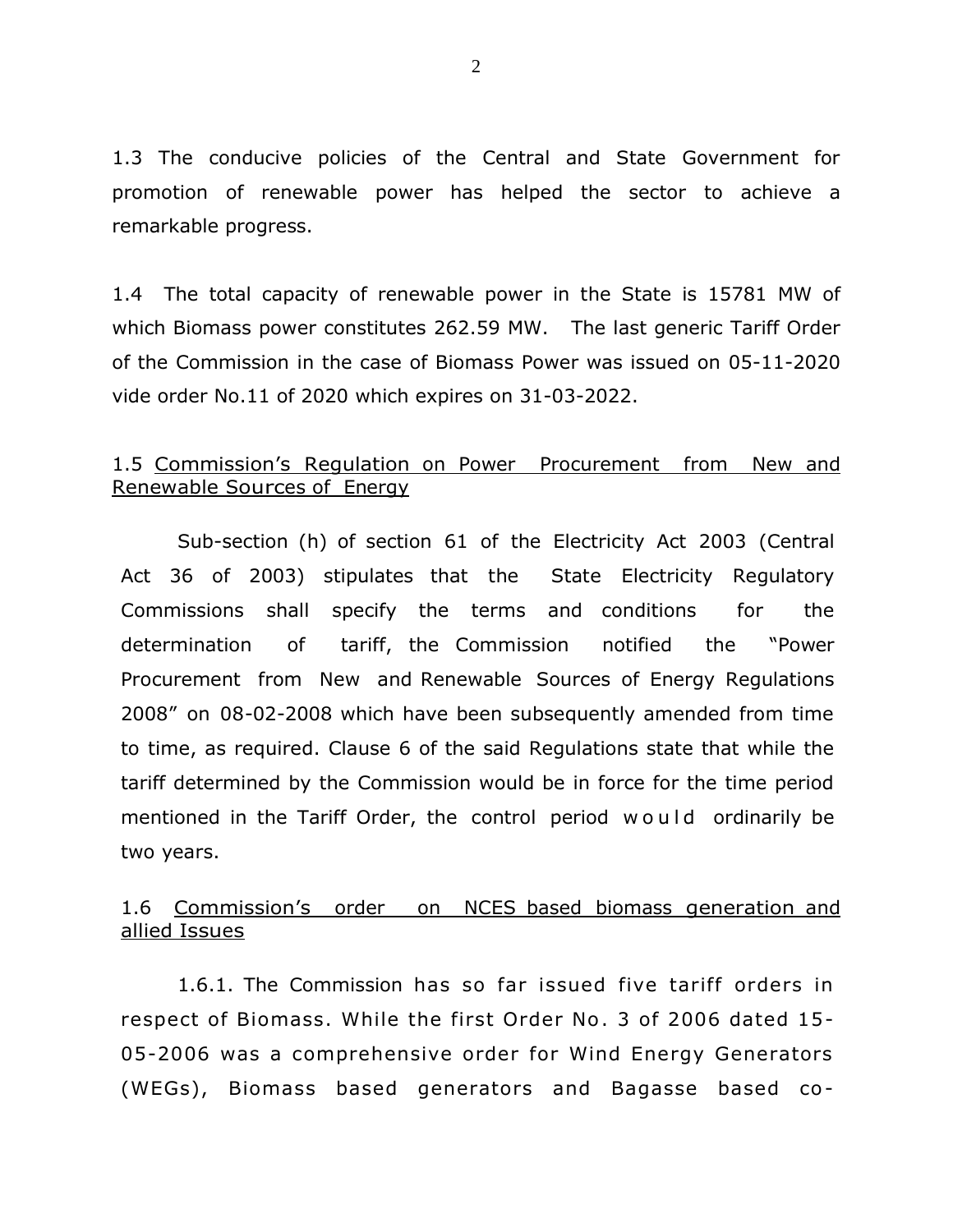generators, the second Order No.2 of 2009 dated 27-04-2009 was issued exclusively for Biomass based power plants and valid upto  $31-03-2011$  and further extended till 30-06-2012 by way of Tariff Order No. 5 of 2011 dated 21-12-2011. The third Order on Biomass No. 8 of 2012 dated 31-07-2012 was issued with validity for the control period of 2 years till 31-07-2014, which was extended vide Order No.5 of 2014 dt. 28-07-2014 upto the date of issue of next Tariff Order. The fourth Order on Biomass No.5 of 2016 dated 31-03-2016 was issued with validity for the control period of 2 years till 31-03-2018. The fifth Order on Biomass No.3 of 2018 dated 28-03-2018 was issued with validity for the control period of 2 years till 31-03-2020. The sixth Order on Biomass No.11 of 2020 dated 05-11-2020 with validity for the control period of 2 years till 31-03-2022.

## 1.7 Commission's initiative on tariff revision for Biomass based generation

As the control period of 2 years is expiring on 31-03-2022, the Commission is issuing this consultative paper to seek the views / suggestions from the stakeholders for the tariff determination for the next control period.

#### **2. Biomass based Power Scenario:**

#### **In India:**

The biomass power generation capacity in India has rapidly grown over the last few years as the Indian government focused on increasing power generation through renewable energy sources. As of 30-06-2021, the grid-connected biomass power generation capacity in India stood at 10.170 GW (which includes Biomass, Bagasse and Waste to Energy). Thus, India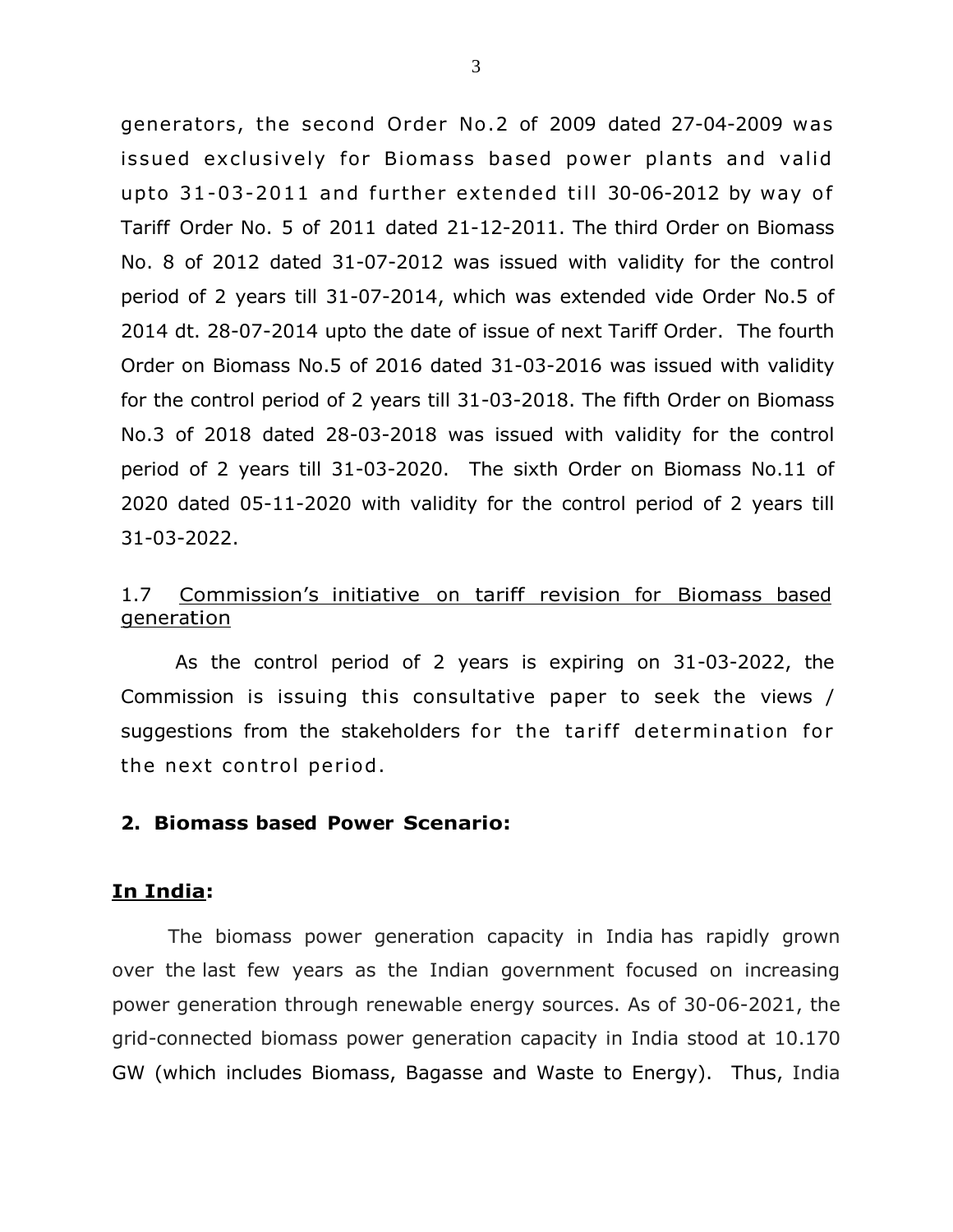has surpassed the target of 10 GW for the year 2022. The potential of power generation from bio mass has been assessed as around 28 GW.

## **In Tamil Nadu:**

The installed capacity of Biomass based Power Plants in Tamil Nadu is 262.59 MW till December 2021.

The year-wise capacity addition in Tamil Nadu over the past 21 years is furnished below:

| Year        | <b>Capacity Addition</b><br>in MW |  |  |  |
|-------------|-----------------------------------|--|--|--|
| upto 2002   | 18.00                             |  |  |  |
| $2002 - 03$ | 1.60                              |  |  |  |
| $2003 - 04$ | 0.00                              |  |  |  |
| $2004 - 05$ | 1.50                              |  |  |  |
| 2005-06     | 7.75                              |  |  |  |
| 2006-07     | 17.50                             |  |  |  |
| 2007-08     | $26.50*$                          |  |  |  |
| 2008-09     | 36,70                             |  |  |  |
| $2009 - 10$ | 27.50                             |  |  |  |
| $2010 - 11$ | 6.95                              |  |  |  |
| $2011 - 12$ | 25.00                             |  |  |  |
| 2012-13     | 8.40                              |  |  |  |
| 2013-14     | 33.60                             |  |  |  |
| 2014-15     | 19.00                             |  |  |  |
| 2015-16     | 0.00                              |  |  |  |
| 2016-17     | 0.00                              |  |  |  |
| 2017-18     | 7.67                              |  |  |  |
| 2018-19     | 27.92                             |  |  |  |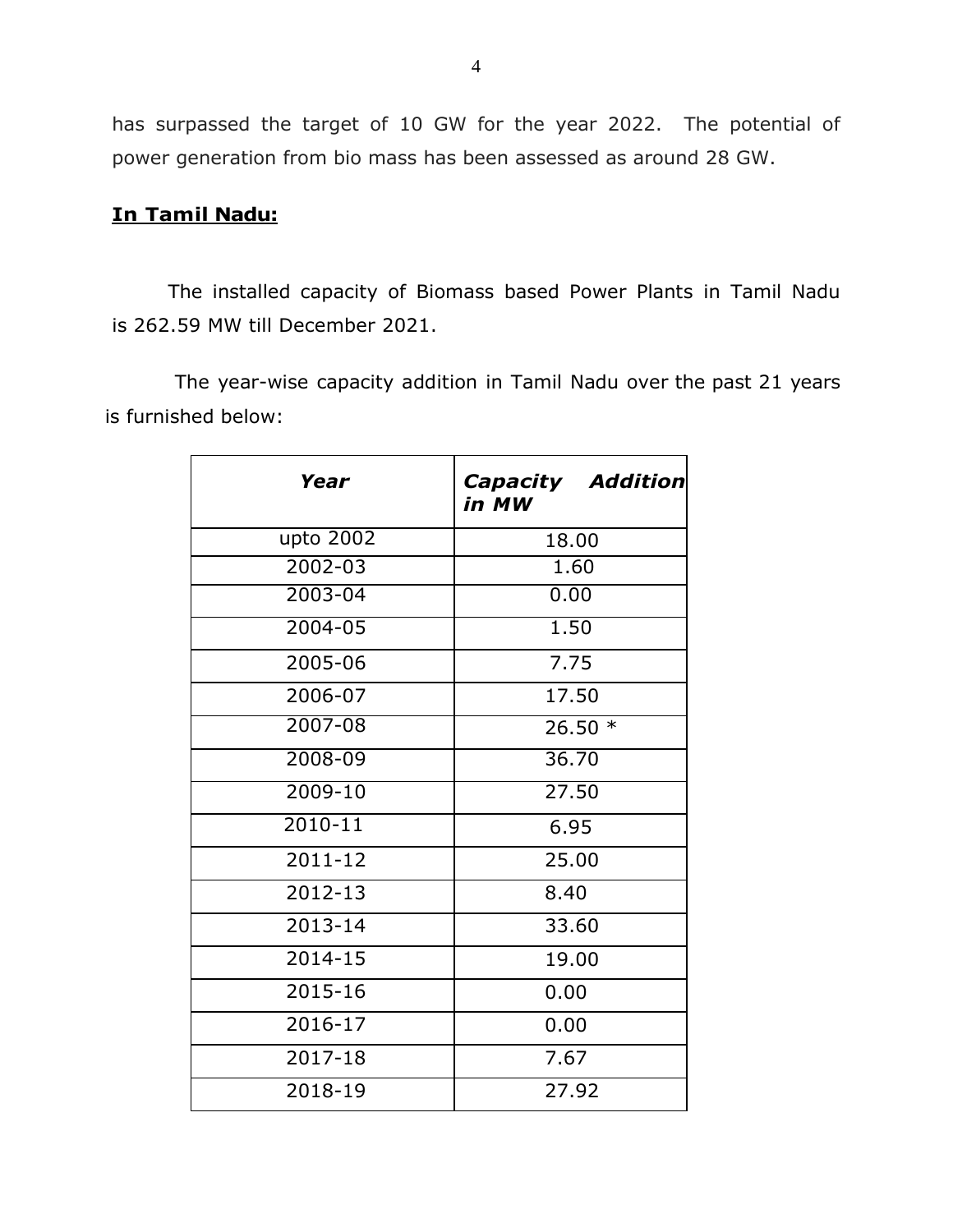|         | Total (Upto December<br>2021) | 262.59 |
|---------|-------------------------------|--------|
| 2021-22 |                               |        |
| 2020-21 |                               |        |
| 2019-20 |                               |        |

\* 3 MW capacity reduction by M/s TCP Ltd.

#### **3. Legal Provisions**

3.1 Related Provisions of the Electricity Act, 2003:

3.1.1. The Commission is guided by the following provisions of Section 61 of the Act which are relevant to this Order:

3.1.2. *Section 61 - "The Appropriate Commission shall, subject to the provisions of this Act, specify the terms and conditions for the determination of tariff, and in doing so, shall be guided by the following, namely:-*

*(a) the principles and methodologies specified by the Central Commission for determination of the tariff applicable to generating companies and transmission licensees;*

*(b) the generation, transmission, distribution and supply of electricity are conducted on commercial principles;*

*(c) the factors which would encourage competition, efficiency, economical use of the resources, good performance and optimum investments;*

*(d) safeguarding of consumers' interest and at the same time, recovery of the cost of electricity in a reasonable manner;*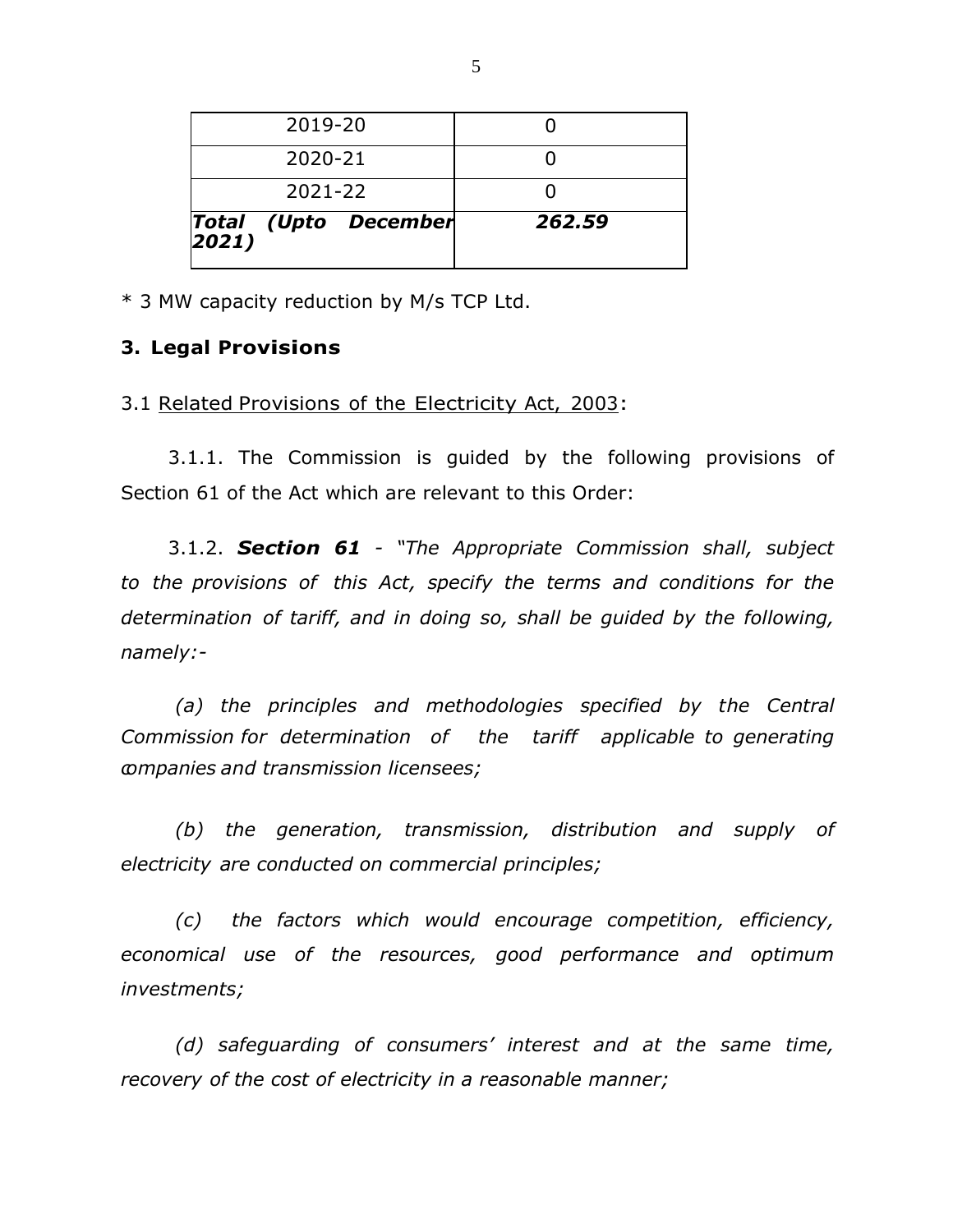*(e) the principles rewarding efficiency in performance;*

*(f) multi year tariff principles;*

*(g) that the tariff progressively reflects the cost of supply of electricity and also reduces cross-subsidies in the manner specified by the Appropriate Commission;*

*(h) the promotion of co-generation and generation of electricity from renewable sources of energy;*

*(i) the National Electricity Policy and Tariff Policy:"*

3.1.3. **Section 86** stipulates the following among other functions of the State Commission.

3.1.4. **Section 86 (1) (e) ,** "promote cogeneration and generation of electricity from renewable sources of energy by providing suitable measures for connectivity with the grid and sale of electricity to any person, and also specify, for purchase of electricity from such sources, a percentage of the total consumption of electricity in the area of a distribution licensee;"

3.2 Related Provisions of the National Electricity Policy:

3.2.1. The guidelines stipulated in the National Electricity Policy on NCES, which are relevant to this Order are reproduced below:

3.2.2. *Clause 5.2.20: "Feasible potential of non-conventional energy resources, mainly small hydro, wind and bio-mass would also need to be exploited fully to create additional power generation capacity. With a view to increase the overall share of non-conventional*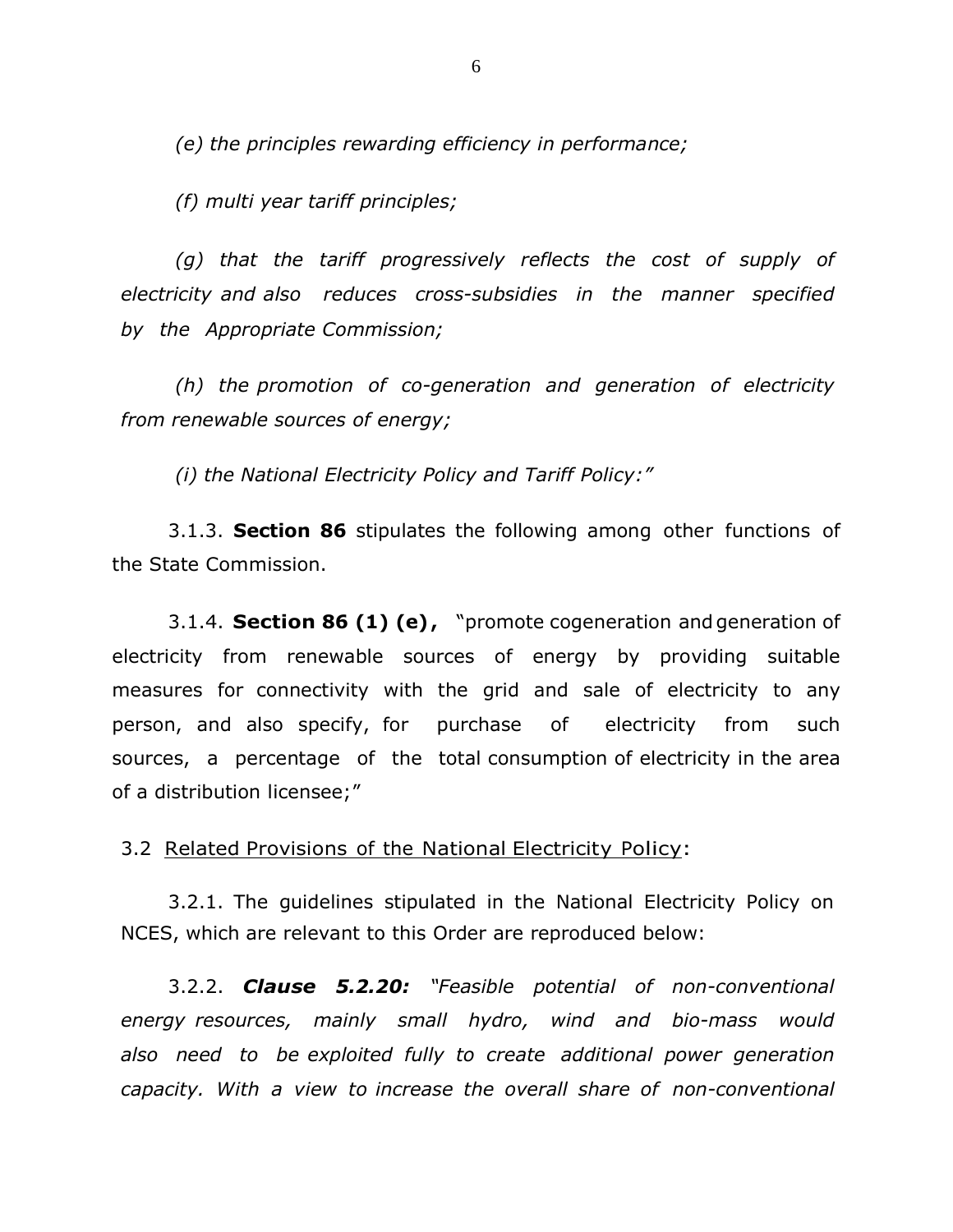*energy sources in the electricity mix, efforts will be made to encourage private sector participation through suitable promotional measures."*

*3.2.3. Clause 5.12.1: "Non-conventional sources of energy being the most environment friendly, there is an urgent need to promote generation of electricity based on such sources of energy. For this purpose, efforts need to be made to reduce the capital cost of projects based on non-conventional and renewable sources of energy. Cost of energy can also be reduced by promoting competition within s u c h p r o j e c t s . At the same time, adequa te promo tional measures would also have to be taken for development of te chnologie s and a sustained growth of these sources."*

*3.2.4. Clause 5.12.2: "The Electricity Act 2003 provides that power and generation of electricity from non-conventional sources would be promoted by the SERCs by providing suitable measures for connectivity with grid and sale of electricity to any person and also by specifying, for purchase of electricity from such sources, a percentage of the total consumption of electricity in the area of a distribution l i c e n s e e . Such percentage for purchase of p o w e r f r o m n o n - conventional sources should be made applicable for the tariffs to be determined by the SERCs at the earliest. Progressively the share of electricity from nonconventional sources would need to be increased as prescribed by State Electricity Regulatory Commissions. Such purchase by distribution companies shall be through competitive bidding process. Considering the fact that it will take some time before non-conventional technologies compete, in terms of cost, with conventional sources, the Commission may determine an appropriate differential in prices to promote these technologies."*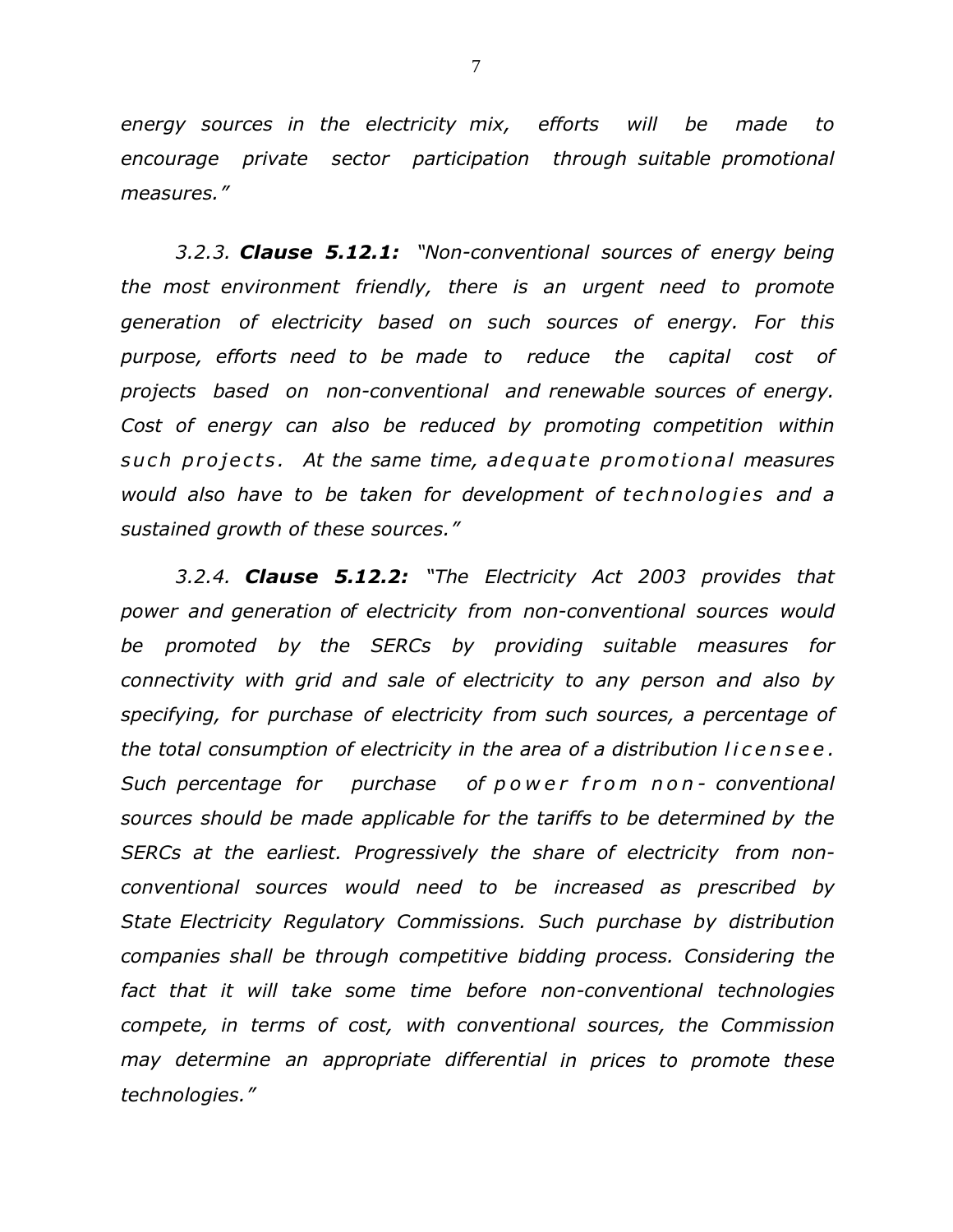#### 3.3 Related Provisions in the Tariff Policy

3.3.1. The Commission is guided by the following specific provisions of the Tariff Policy issued by the Ministry of Power, Government of India relating to promote generation of electricity from renewable sources.

3.3.2. **Second Proviso to** *Clause 5.2: "Provided also that the State Government can notify a policy to encourage investment in the State by allowing setting up of generating plants, including from renewable energy sources out of which a maximum of 35% of the installed capacity can be procured by the Distribution Licensees of that State for which the tariff may be determined under Section 62 of the Electricity Act, 2003."*

3.3.3. **Clause 5.11(i):** *"Tariff fixation for all electricity projects (generation, transmission and distribution) that result in lower Green House Gas (GHG) emissions than the relevant base line should take into account the benefits obtained from the Clean Development Mechanism (CDM) into consideration, in a manner so as to provide adequate incentive to the project developers."*

*3.3.4. Clause 6.0: "Accelerated growth of the generation capacity sector is essential to meet the estimated growth in demand. Adequacy of generation is also essential for efficient functioning of power markets. At the same time, it is to be ensured that new capacity addition should deliver electricity at most efficient rates to protect the interests of consumers…."*

 *3.3.5. Clause 6.4 (1): "Pursuant to provisions of section 86(l)(e) of the Act, the Appropriate Commission shall fix a minimum percentage of the*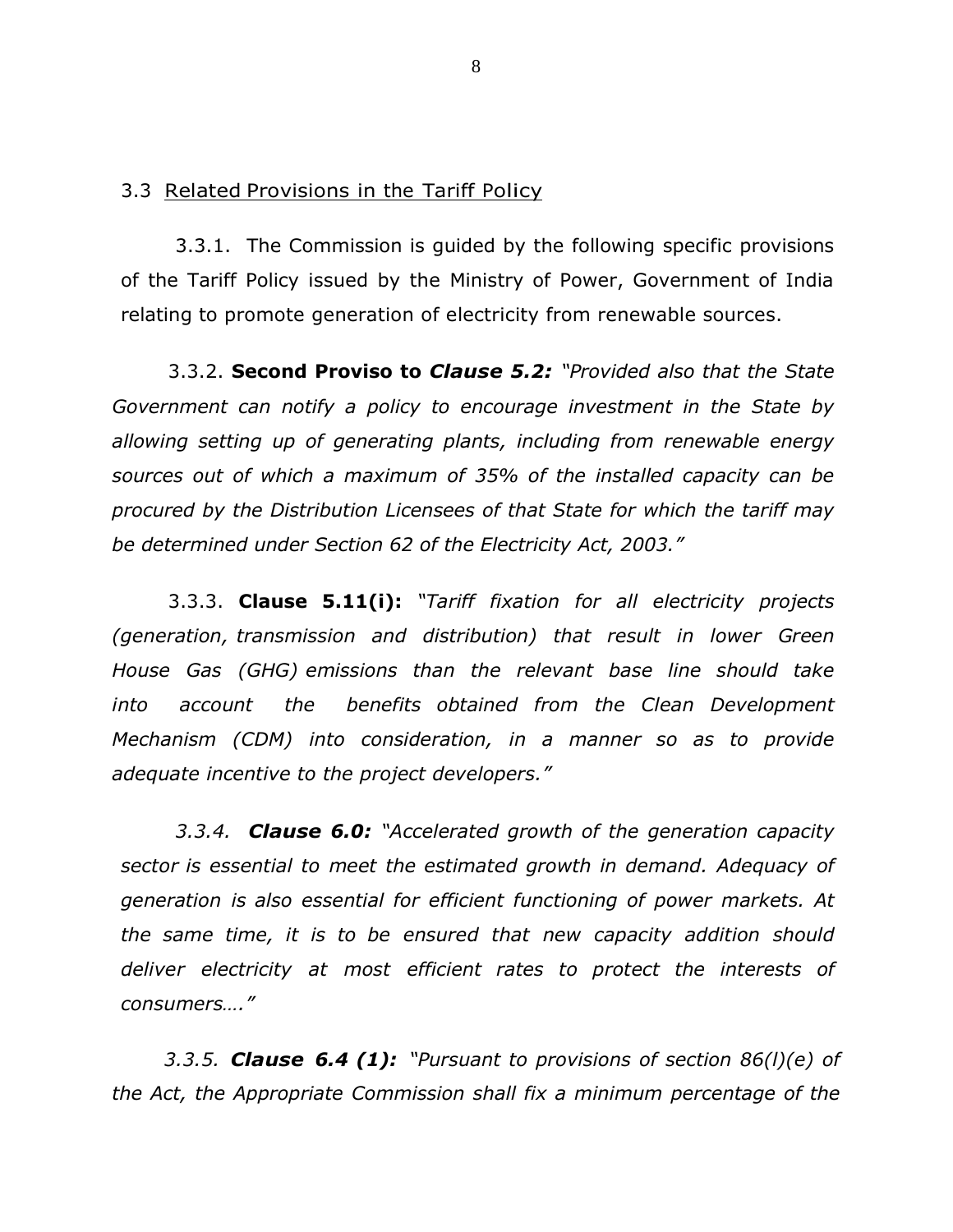*total consumption of electricity in the area of a distribution licensee for purchase of energy from renewable energy sources, taking into account availability of such resources and its impact on retail tariffs. Cost of purchase of renewable energy shall be taken into account while determining tariff by SERCs. Long term growth trajectory of renewable purchase obligations (RPOs) will be prescribed by the Ministry of Power in consultation with MNRE.*

*Provided that cogeneration from sources other than renewable sources shall not be excluded from the applicability of RPOs."*

*3.3.6. Clause 6.4(2): "States shall endeavour to procure power from renewable energy sources through competitive bidding to keep the tariff low, except from the waste to energy plants. Procurement of power by Distribution Licensee from renewable energy sources from projects above the notified capacity, shall be done through competitive bidding process, from the date to be notified by the Central Government.*

*However, till such notification, any such procurement of power from renewable energy sources projects, may be done under Section 62 of the Electricity Act, 2003….."* 

#### **4. Promotion of New and Renewable Source of Energy**

4.1 In order to promote the New and Renewable source of energy, the Commission has prescribed minimum percentage of electrical energy which each obligated entity shall purchase from new and renewable sources generators. The obligated entity shall comply with this provision as stipulated in the Commission's Renewable Purchase Obligations Regulations, 2010, and as amended from time to time.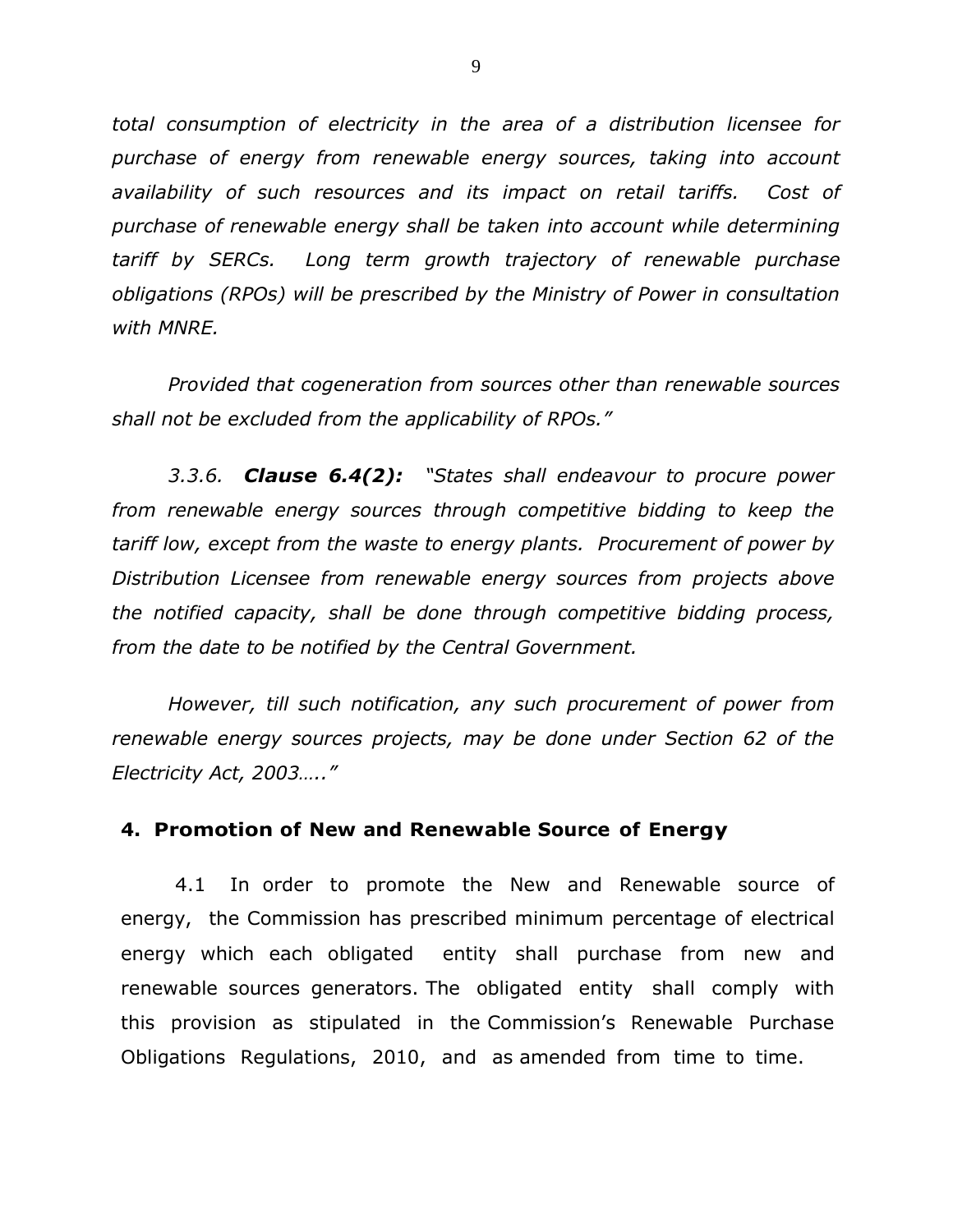#### **5. Applicability of the Order**

5.1 The Tariff Order No.11 of 2020 dated 05-11-2020 for Biomass based Power Plants is valid till 31-03-2022. This Order shall come into force from 01-04-2022.

5.2 The tariff proposed to be fixed shall be applicable to all Biomass based Power Plants commissioned during the control period of the Order. The tariff is applicable for purchase of Biomass based Power by Distribution Licensee from Biomass based Power Plants conforming to this Order. The open access charges and other terms and conditions specified in this Order shall be applicable to all the Biomass based Power Plants, irrespective of their date of commissioning.

5.3 The agreement between the generators and the distribution licensee in relation to all plants commissioned on or after the date of issue of the tariff order shall be in conformity with the said order. The existing Energy Purchase Agreements (EPA) between the generators and the distribution licensee in relation to the tariff shall continue to be valid.

## **6. Tariff Determination Process**

6.1. With regard to tariff determination, the relevant portions of regulation 4 of the Power Procurement from New and Renewable Sources of Energy Regulation, 2008, are reproduced below:

(1) *"The Commission shall follow the process mentioned below for the determination of tariff for the power from new and renewable*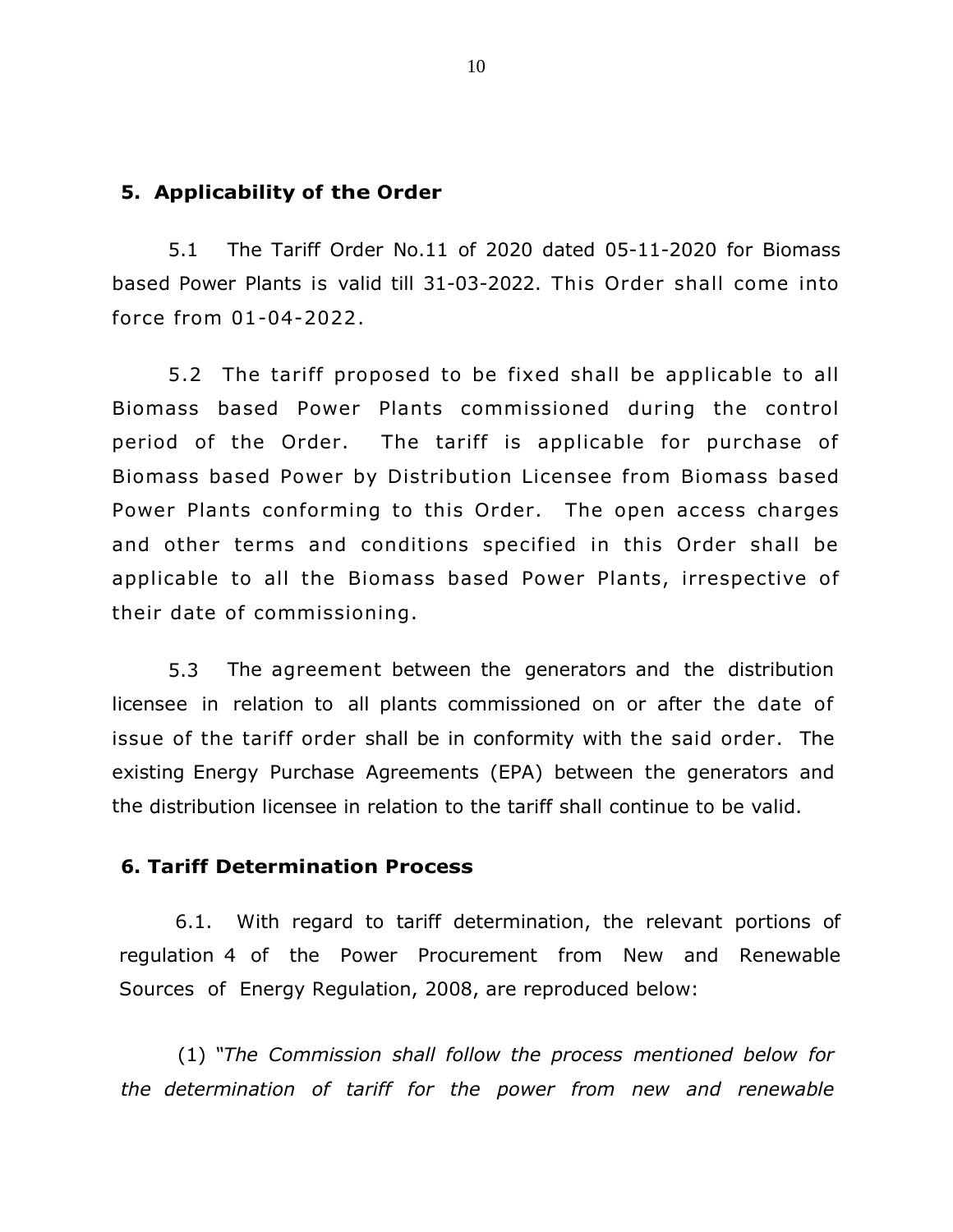*sources based generators, namely:-*

- *(a) "initiating the process of fixing the tariff either suo motu on expiry of control period and on expiry of the extended validity period of the earlier order or on an application filed by the distribution licensee or by the generator."*
- *(b) "inviting public response on the suo motu proceedings or on the application filed by the distribution licensee or by the generator."*
- *(c) - (omitted)*
- *(d) "issuing general / specific tariff Order for purchase of power from new and renewable sources based generators."*

#### **7. Tariff / Pricing Methodology**

7.1 The relevant portion of Tariff / Pricing Methodology as specified in Regulation 4 of the Power Procurement from New and Renewable Sources of Energy Regulation, 2008, is reproduced below:

"(2) *While deciding the tariff for power purchase by distribution licensee from new and renewable sources based generators, the Commission shall, as far as possible, be guided by the principles and methodologies specified by:*

- *(a) Central Electricity Regulatory Commission*
- *(b) National Electricity Policy*
- *(c) Tariff Policy*
- *(d) Rural Electrification Policy*
- *(e) Forum of Regulators (FOR)*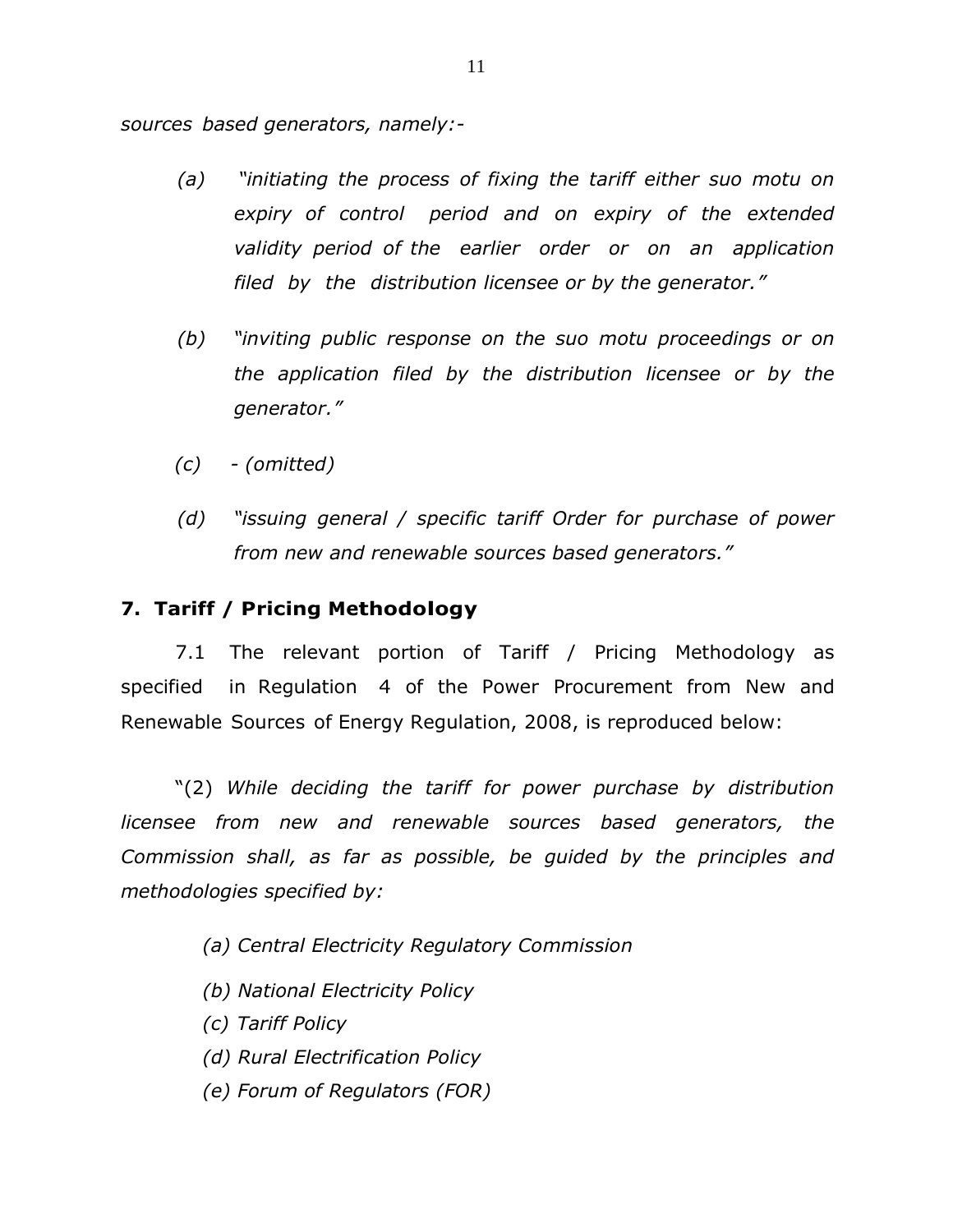*(f) Central and State Governments*

*(3) The Commission shall, by a general or specific Order, determine the tariff for the purchase of power from each kind of new and renewable sources based generators by the distribution licensee.*

*Provided where the tariff has been determined by following transparent process of bidding in accordance with the guidelines issued by the Central Government, as provided under section 63 of the Act, the Commission shall adopt such tariff.*

*(4) While determining the tariff, the Commission may, to the extent possible consider to permit an allowance / disincentive based on technology, fuel, market risk, environmental benefits and social impact etc., of each type of new and renewable source.*

*(5) While determining the tariff, the Commission shall adopt appropriate financial and operational parameters.*

*(6) While determining the tariff, the Commission may adopt appropriate tariff methodology".*

#### 7.2 Cost-Plus Tariff Determination

Cost-Plus Tariff Determination is not the best method as it discourages competition and efficiency. However, to encourage the Biomass based power generation plants and till competitive bidding is introduced, Cost-Plus method is followed. As it can be easily designed to provide adequate return to the investor, the Commission adopts Cost-Plus Tariff approach in this Order.

7.3 Single Part vs. Two Part Tariff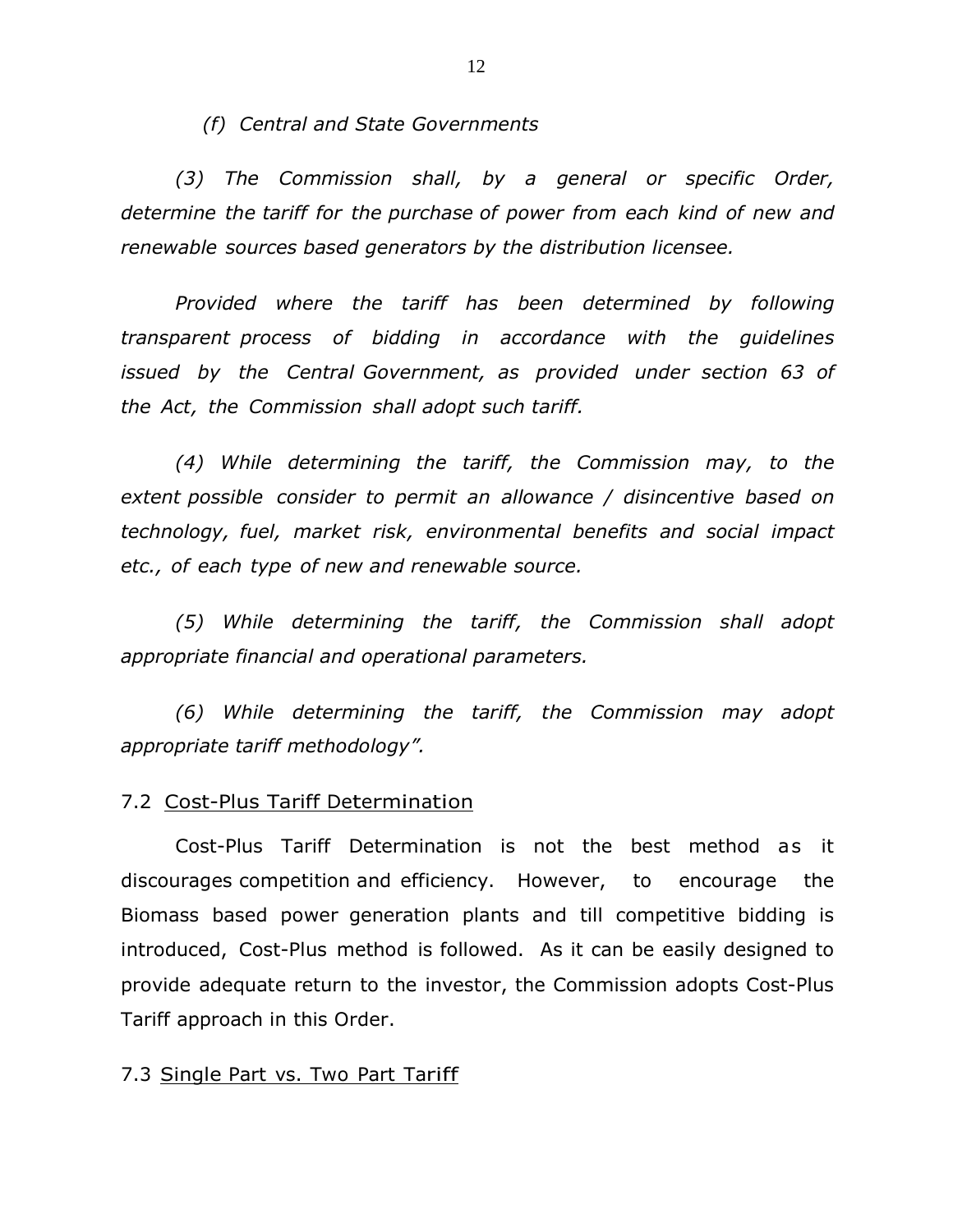7.3.1. Whenever the fuel cost varies from time to time and the fuel cost is considered as <sup>a</sup> pass through, the "Cost Plus Two Part Tariff" is adopted. In these cases, the variable component of the tariff would account for any price escalation. The Commission in its Order No.11 of 2020 dated 05-11-2020 adopted the "Cost Plus Two Part Tariff" as the stakeholders were of the view that the two part tariff was convenient to accommodate the fuel cost escalation appropriately. Accordingly, the same approach is proposed for this Order too .

## **8.0 Issues Relating to Tariff and allied matters:**

The Power Procurement from New and Renewable Sources Energy Regulation, 2008, of the Commission specifies that while determining the tariff, the Commission shall adopt appropriate financial and operational parameters for the tariff determined in a cost-plus scenario.

The Commission has carried out a detailed analysis of the existing policies/procedures and commercial mechanisms in respect of Biomass based power plants.

The following important factors have been considered to arrive at the tariff and other related issues for Biomass based power plants.

- 1. Capital cost per MW
- 2. Plant Load Factor (PLF)
- 3. Debt Equity ratio
- 4. Term of loan
- 5. Interest rate for the loan
- 6. Return on Equity
- 7. Life of plant and machinery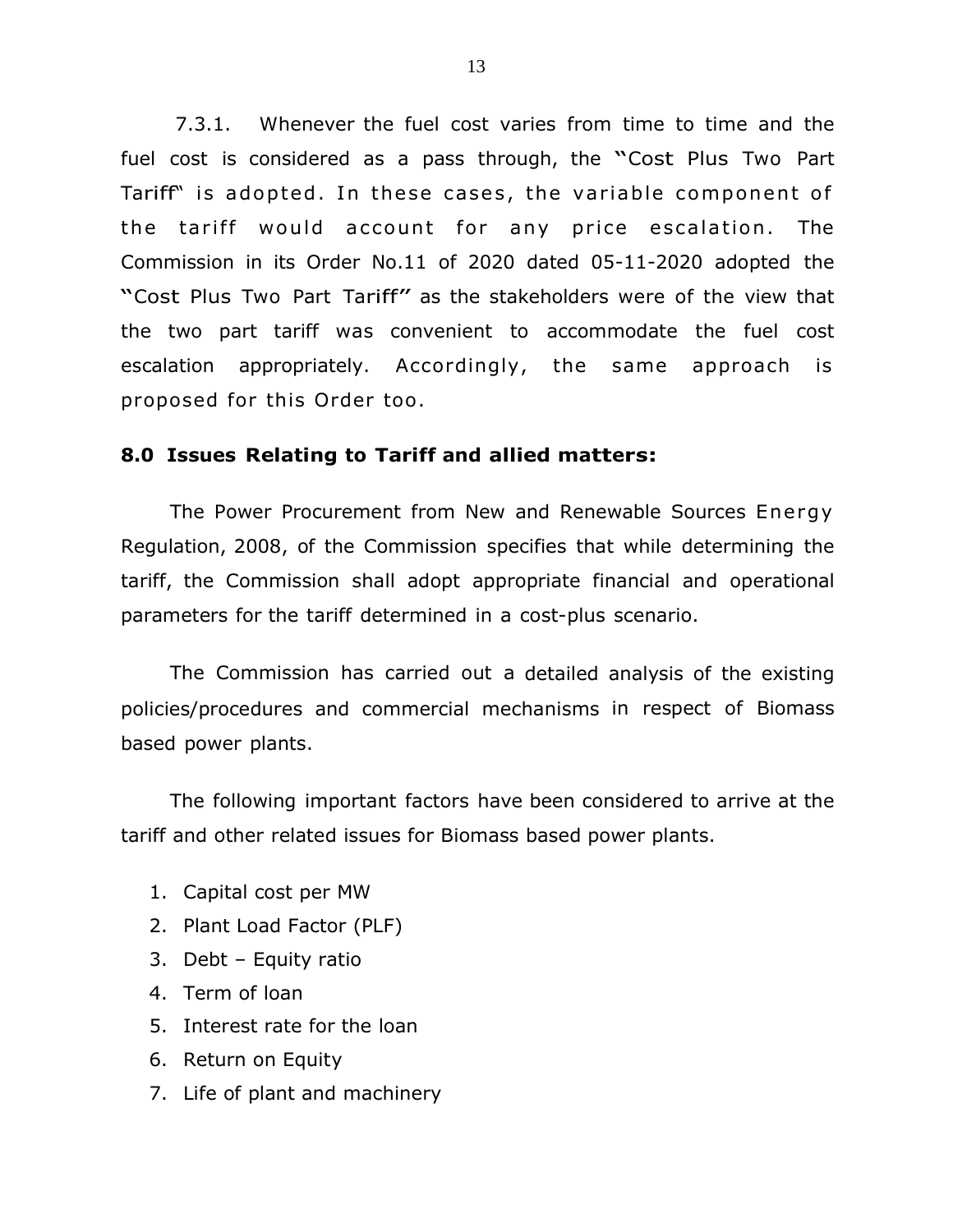- 8. Depreciation
- 9. O & M Expenses
- 10. Station Heat rate
- 11. Gross calorific value of the fuel
- 12. Specific fuel consumption
- 13. Fuel cost
- 14. Components of working capital
- 15. Interest on working capital
- 16. Auxiliary consumption

The issue-wise suggestions of the Commission are discussed below:

## **8.1.1. Capital cost per MW:**

## **Orders of other Commissions on Capital Cost:**

(Rs. in Cr/MW)

| <b>CERC</b>   | <b>PSERC</b> | <b>KARNATAKA</b>                                           | <b>MAHARASHTRA</b> | <b>GUJARAT</b>                                             | <b>HERC</b>                                                |
|---------------|--------------|------------------------------------------------------------|--------------------|------------------------------------------------------------|------------------------------------------------------------|
| 31-03-2021    | 18-09-2020   | 08-06-2021                                                 | 30-04-2019         | 15-03-2018                                                 | 01-04-2019                                                 |
| Rs.6.52 Cr/MW | Rs.6.11Cr/MW | Air-Cooled<br>Rs.5.95Cr/MW<br>Water-Cooled<br>Rs.5.85Cr/MW | Rs.5.22Cr/MW       | Air-Cooled<br>Rs.5.07Cr/MW<br>Water-Cooled<br>Rs.4.77Cr/MW | Air-Cooled<br>Rs.6.52Cr/MW<br>Water-Cooled<br>Rs.5.59Cr/MW |

The Commission in Tariff Order No.11 of 2020 dated 05-11-2020 had considered Rs.6.11 Crores / MW as the capital cost.

In this consultative paper, the Commission assumes the capital cost at Rs.6.52 Crs./MW as fixed by CERC. The capital cost includes evacuation cost up to inter-connection point. The Commission also apportions the capital cost on machineries, land and civil works at 85% and 15% respectively.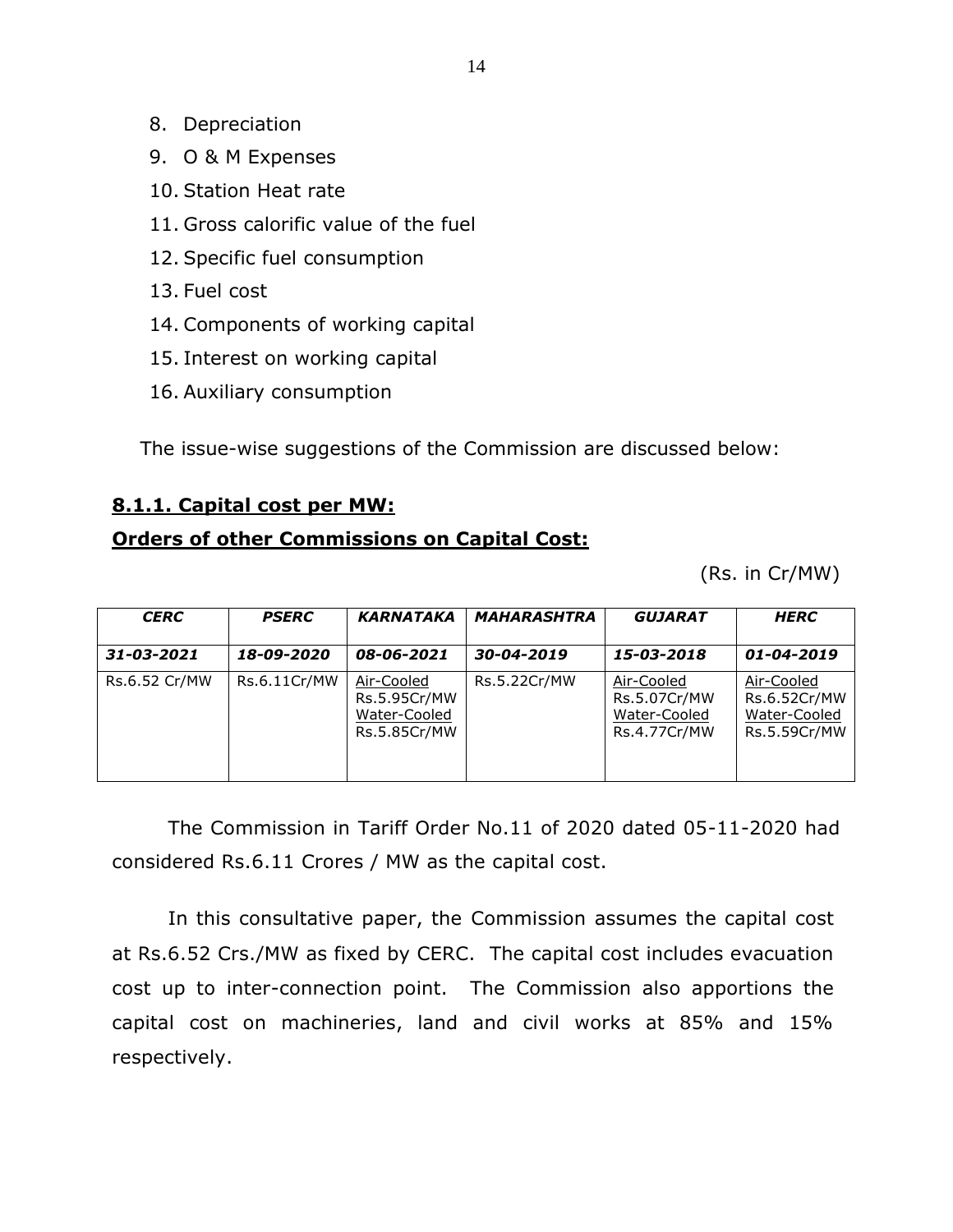# **8.1.2. Plant Load Factor: Orders of other Commissions on PLF:**

| <b>CERC</b> | <b>PSERC</b> | <b>KARNATAKA</b> | <b>MAHARASHTRA</b>                                                                                                                                                                                         | <b>GUJARAT</b>                                                             | <b>HERC</b>                                                |
|-------------|--------------|------------------|------------------------------------------------------------------------------------------------------------------------------------------------------------------------------------------------------------|----------------------------------------------------------------------------|------------------------------------------------------------|
| 31-03-2021  | 18-09-2020   | 08-06-2021       | 30-04-2019                                                                                                                                                                                                 | 15-03-<br>2018                                                             | 01-04-2019                                                 |
| 80%         | 80%          | 75%              | a) Stabilization for<br>6 months $:60\%$<br>b)<br>During<br>remaining period of<br>the $1^{st}$ year (after<br>stabilization)<br>$\sim 10^{-1}$<br>70 <sub>%</sub><br>Second<br>C)<br>year<br>onwards: 80% | a)During $1st$<br>year: 70%<br>b)<br>Second<br>year<br>onwards<br>÷<br>80% | $1st$ year: 65%<br>2 <sup>nd</sup> year onwards<br>$:80\%$ |

The plant load factor of a Biomass based power generation depends on number of factors like availability of fuel, vintage of the plant, etc. The Commission had assumed the PLF at 80% in Tariff Order No.11 of 2020 dated 05-11-2020.

PLF at 80% has been maintained in all the earlier tariff orders of the Commission and hence the Commission now proposes to retain the PLF at *80%*.

## **8.1.3. Debt - Equity Ratio:**

## **Orders of other Commissions on Debt-Equity Ratio :**

| <b>CERC</b>         | <b>PSERC</b>   | KARNATAKA  | MAHARASHTRA | <i><b>GUJARAT</b></i> | <b>HERC</b> |
|---------------------|----------------|------------|-------------|-----------------------|-------------|
| $31 - 03 -$<br>2021 | 18-09-<br>2020 | 08-06-2021 | 30-04-2019  | 15-03-2018            | 01-04-2019  |
| 70:30               | 70:30          | 70:30      | 70:30       | 70:30                 | 70:30       |

The Commission in Tariff Order No.11 of 2020 dated 05-11-2020 had specified the ratio as 70:30.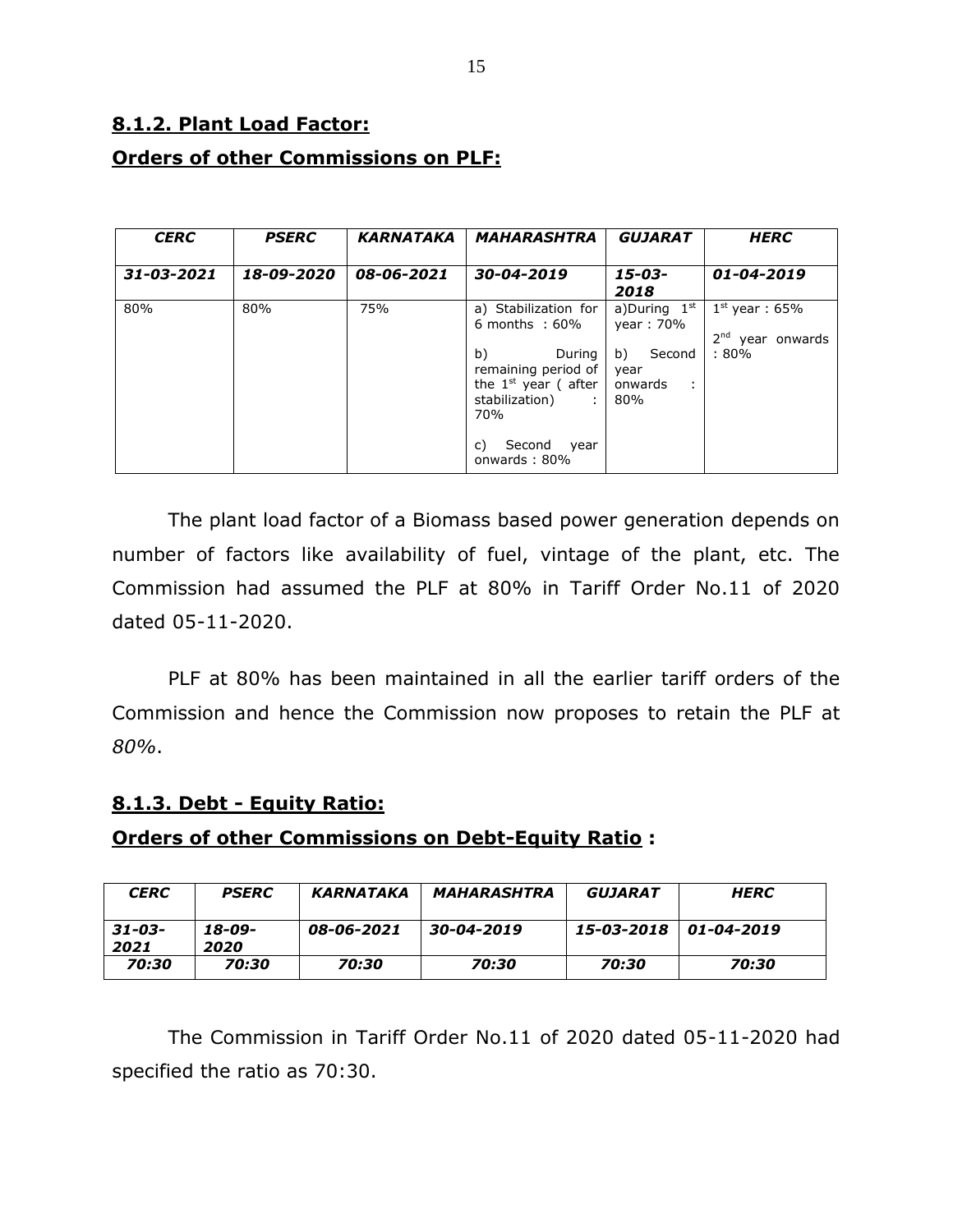Debt equity ratio of 70:30 is an established financial norm and therefore, the Commission proposes to maintain the norm at 70:30 for the next control period also.

## **8.1.4. Term of loan**

In its Tariff Order No.11 of 2020 dated 05-11-2020, the Commission had fixed the tenure of the term loans at 10 years with a moratorium of one year on the consideration that financial institutions generally sanction loans for this time period. The loan tenor is 15 years in CERC and KERC.

| <b>CERC</b> | <b>PSERC</b> | KARNATAKA  | MAHARASHTRA | GUJARAT               | <b>HERC</b> |
|-------------|--------------|------------|-------------|-----------------------|-------------|
| 31-03-2021  | 18-09-2020   | 08-06-2021 | 30-04-2019  | 15-03-2018 01-04-2019 |             |
| 15          | $- -$        | 15         | 12          |                       | 13          |

Therefore, the Commission proposes to maintain the same norm of ten years with a moratorium of one year for the next control period also.

#### **8.1.5. Interest rate for the loan**

## **Orders of other Commissions on Interest rate for Term Loan:**

| <b>CERC</b>         | <b>PSERC</b>   | <b>KARNATAKA</b> | <b>MAHARASHTRA</b> | GUJARAT    | <b>HERC</b> |
|---------------------|----------------|------------------|--------------------|------------|-------------|
| $31 - 03 -$<br>2021 | 18-09-<br>2020 | 08-06-2021       | 30-04-2019         | 15-03-2018 | 01-04-2019  |
| 9%                  | 9%             | 9.50%            | 11.31%             | 11.40%     | 10.13%      |

The Commission in its Tariff Order No.11 of 2020 dated 05-11-2020 adopted an interest rate on term loan of 9.28% p.a.

While the interest rate specified by CERC and PSERC is at 9% and KERC have adopted the interest rate at 9.50%.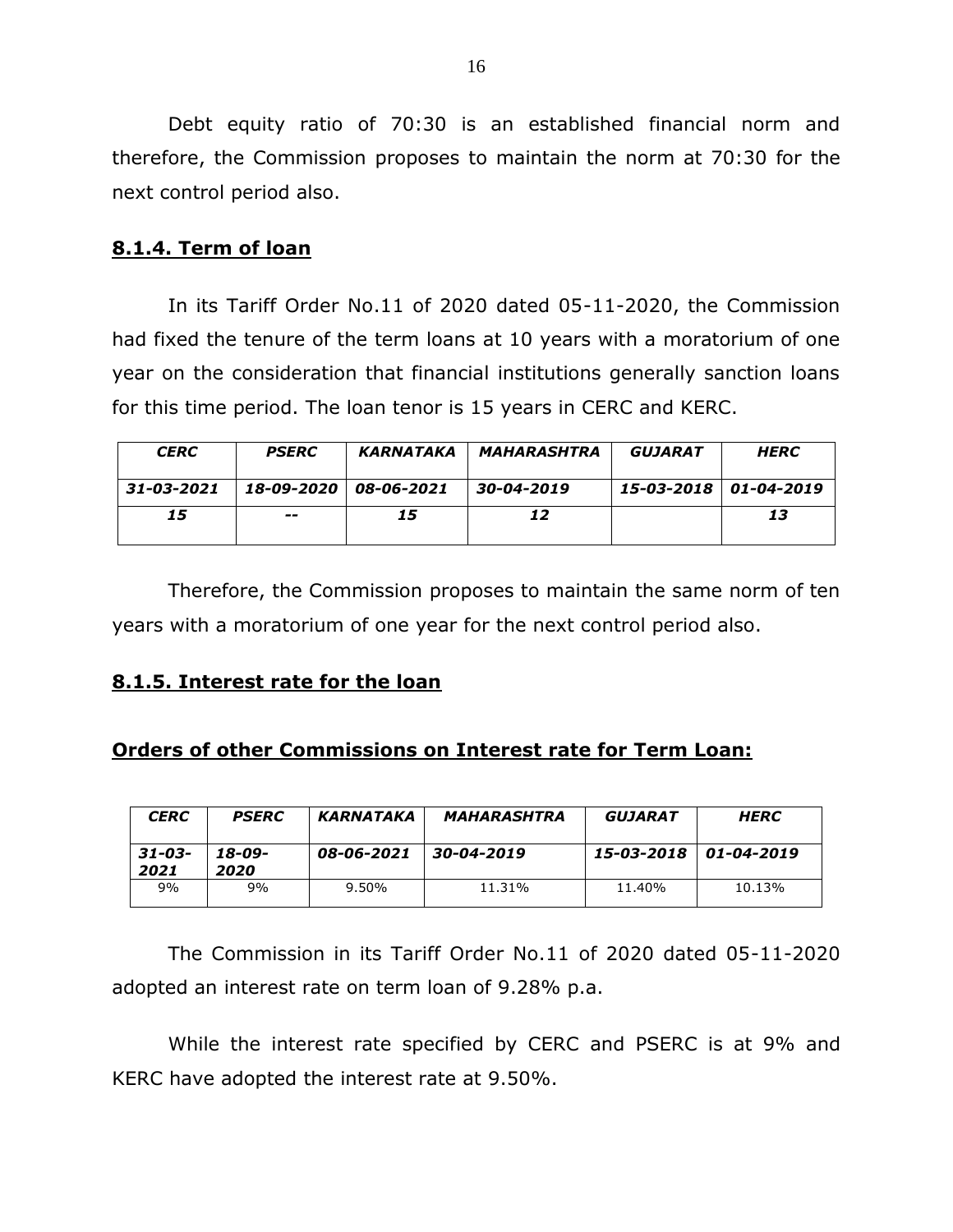The Commission proposes to adopt the interest rate of 9.00%, which is 200 basis points above the average State Bank of India Marginal Cost of Funds based Lending Rate (MCLR) (one year tenor) prevalent during the last available six months, for the next control period.

## **8.1.6. Return on Equity**

## **Orders of other Commissions on RoE**

| <b>CERC</b>                                                            | <b>PSERC</b>                                              | <b>KARNATAKA</b>                                    | <b>MAHARASHTRA</b>                                               | <b>GUJARAT</b> | <b>HERC</b> |
|------------------------------------------------------------------------|-----------------------------------------------------------|-----------------------------------------------------|------------------------------------------------------------------|----------------|-------------|
| $31 - 03 -$<br>2021                                                    | 18-09-<br>2020                                            | 08-06-2021                                          | 30-04-2019                                                       | 15-03-<br>2018 | 01-04-2019  |
| 20<br>Upto<br>years<br>16.96%<br>After<br>20<br><u>years</u><br>21.52% | Upto 20 years<br>16.96%<br>20<br>After<br>years<br>21.52% | 14%<br>(income<br>RoE<br>tax<br>on<br>pass through) | For first 10 years :<br>20.39%<br>After<br>10<br>vears<br>22.57% | 14%            | 14%         |

While CERC and PSERC fixed a RoE of 16.96% p.a. (pre-tax) upto 20 years and 21.52% after 20 years, ROE adopted by KERC is 14% (post-tax).

The Commission in its Tariff Order No.11 of 2020 dated 05-11-2020 adopted a RoE of 16.96% (pre-tax) per annum as per CERC norms.

Now, the Commission proposes to continue the existing RoE of 16.96% (pre-tax) upto 20 years and 21.52% after 20 years for the next control period also.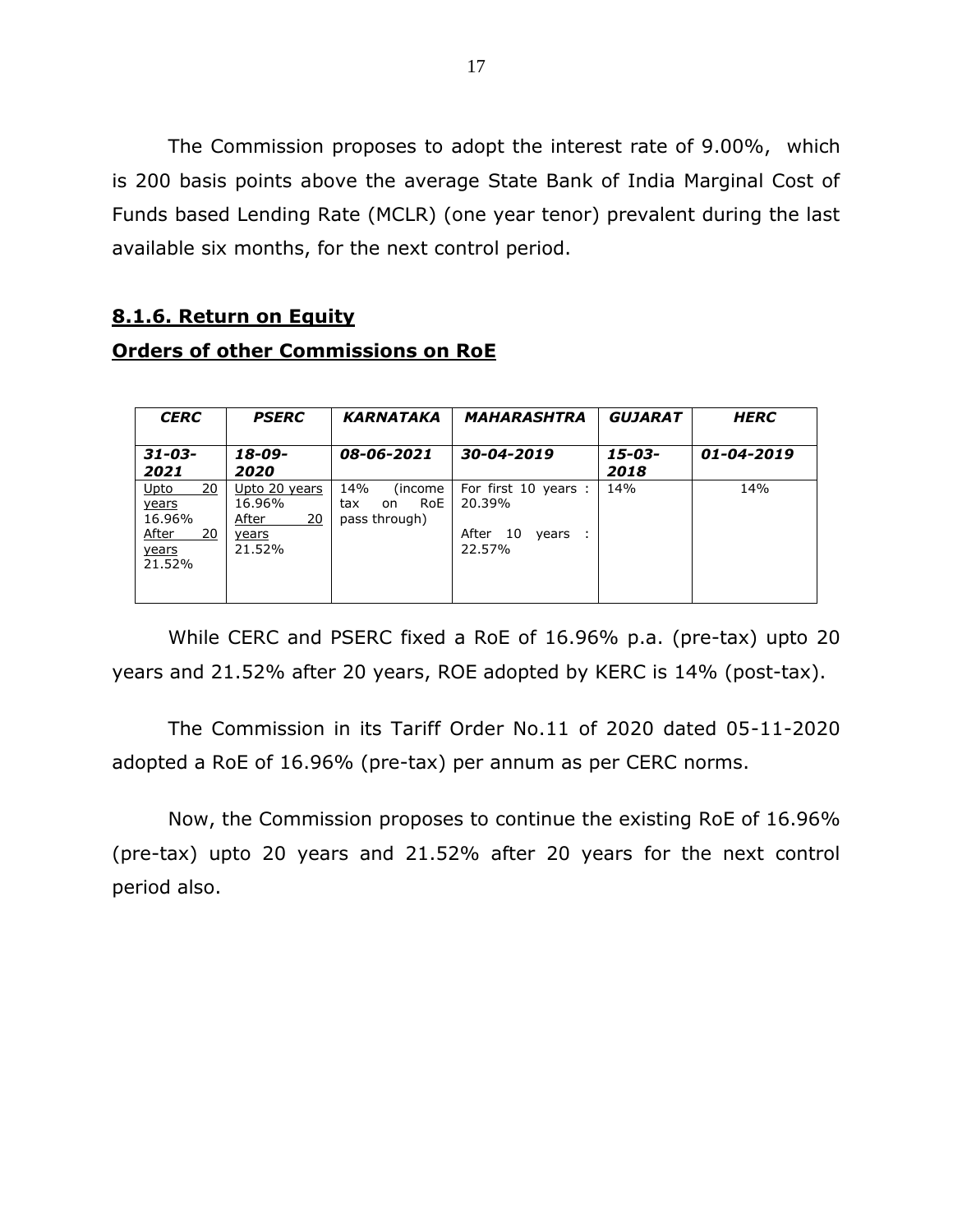# **8.1.7. Life of plant and machinery Orders of other Commissions on life of plant & machinery**

| <b>CERC</b>         | <b>PSERC</b>   | <b>KARNATAKA</b> | <i><b>MAHARASHTRA</b></i> | GUJARAT        | <b>HERC</b> |
|---------------------|----------------|------------------|---------------------------|----------------|-------------|
| $31 - 03 -$<br>2021 | 18-09-<br>2020 | 08-06-2021       | 30-04-2019                | 15-03-<br>2018 | 01-04-2019  |
| 25 years            | 25 years       | 25 years         | 20 years                  | 20 years       | 20 years    |

For tariff determination process, the project life of a plant is considered as 25 years. The Commission had adopted 25 years as life of the Plant and Machinery in its Tariff Order No.11 of 2020 dated 05-11-2020.

Therefore, the Commission also proposes to retain the life of plant and machinery at 25 years for the next control period also.

## **8.1.8. Depreciation**

## **Orders of other Commissions on Depreciation:**

| <b>CERC</b>                                                          | <b>PSERC</b>                                                         | <b>KARNATAKA</b>                                                                               | <b>MAHARASHTRA</b>                                                   | <b>GUJARAT</b>                                                                | <b>HERC</b>                                                                                    |
|----------------------------------------------------------------------|----------------------------------------------------------------------|------------------------------------------------------------------------------------------------|----------------------------------------------------------------------|-------------------------------------------------------------------------------|------------------------------------------------------------------------------------------------|
| $31 - 03 -$<br>2021                                                  | 18-09-<br>2020                                                       | 08-06-2021                                                                                     | 30-04-2019                                                           | $15 - 03 -$<br>2018                                                           | 01-04-2019                                                                                     |
| First 15 years<br>:4.67%.<br>16 <sup>th</sup><br>year<br>onwards: 2% | First 15 years<br>:4.67%.<br>16 <sup>th</sup><br>year<br>onwards: 2% | First 13 years:<br>4.37%<br>and<br>balance<br>spread<br>equally over the<br>life of the plant. | First 12<br>vears<br>-11<br>5.83%<br>$13th$ year onwards :<br>2.505% | First<br>10<br>years: $7\%$<br>$11 - 20$ <sup>th</sup><br>2%<br>year:<br>p.a. | First 13 years:<br>5.38%<br>and<br>balance<br>spread<br>equally over the<br>life of the plant. |

CERC in its Order has fixed the depreciation rate as 4.67% for the first 15 years and 2% from the  $16<sup>th</sup>$  year onwards. The depreciation rates of other ERCs are different to suit their needs.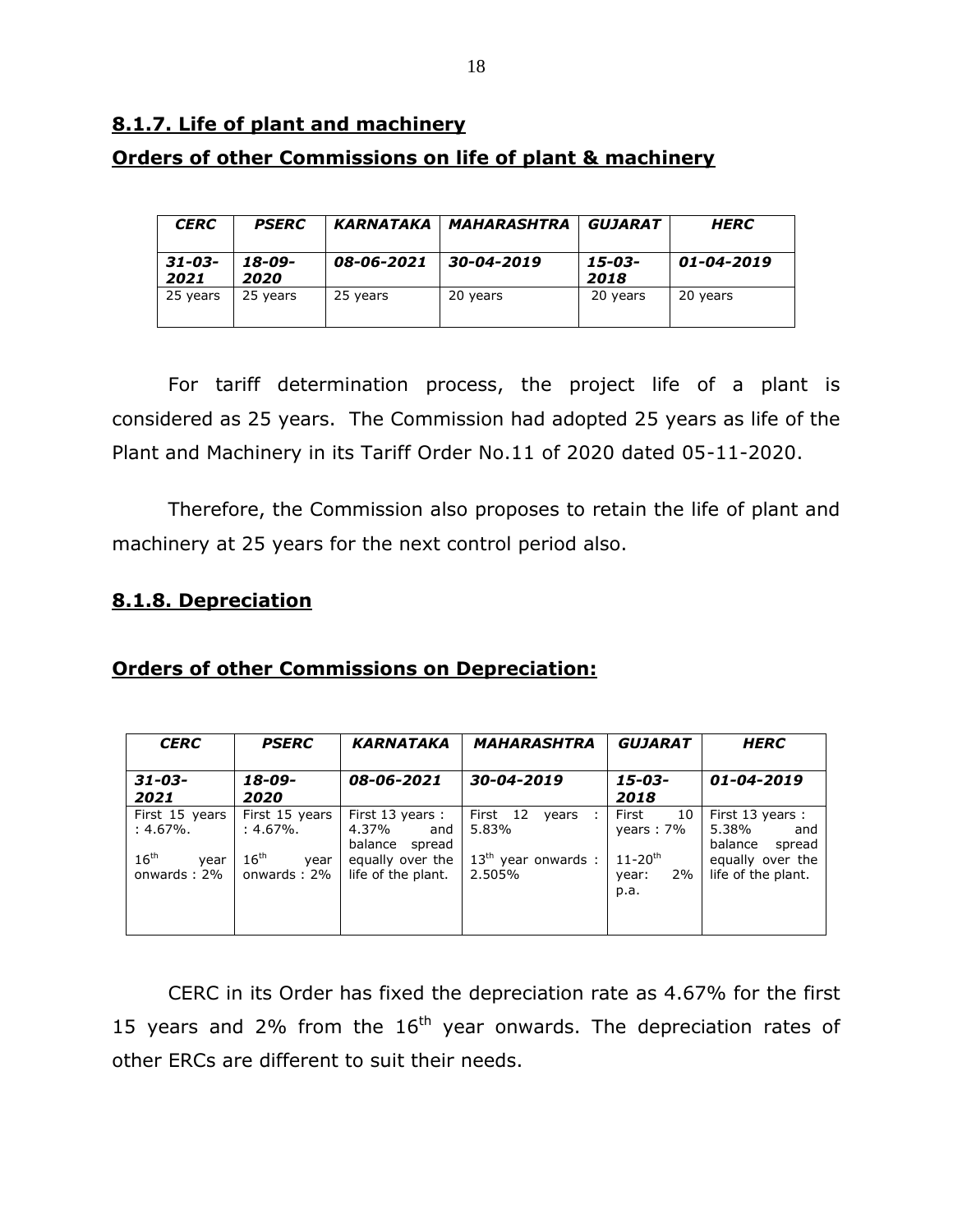The Commission in its Tariff Order No.11 of 2020 dated 05-11-2020 adopted the rate of Depreciation as 3.6% p.a. SLM on Plant and Machinery by considering 85% of the capital cost while the accumulated depreciation would be limited to 90% of the plant and machinery.

Therefore, the Commission proposes to continue the existing depreciation rate for the next control period also.

#### **8.1.9. Operation and Maintenance Expenses**

| <b>CERC</b>                                                               | <b>PSERC</b>                                                                          | <b>KARNATAKA</b>                                                                                                                      | <b>MAHARASHTRA</b>                                                                    | <b>GUJARAT</b>                                                                                                  | <b>HERC</b>                                                             |
|---------------------------------------------------------------------------|---------------------------------------------------------------------------------------|---------------------------------------------------------------------------------------------------------------------------------------|---------------------------------------------------------------------------------------|-----------------------------------------------------------------------------------------------------------------|-------------------------------------------------------------------------|
| $31 - 03 -$<br>2021                                                       | 18-09-<br>2020                                                                        | 08-06-2021                                                                                                                            | 30-04-2019                                                                            | 15-03-2018                                                                                                      | $01 - 04 - 2019$                                                        |
| Rs.0.482 Crs.<br>/ MW with an<br>escalation<br>of<br>3.84%<br>per<br>year | Rs.0.4642<br>MW<br>$Crs.$ /<br>with<br>an<br>escalation<br>оf<br>3.84%<br>per<br>year | Water Cooled<br>with an<br>5%<br>escalation<br>of<br>5% per year<br>Air Cooled<br>4%<br>with<br>an<br>escalation<br>οf<br>5% per year | Rs. 0.30 Crs / MW<br>2019-20<br>FY.<br>for<br>with an escalation<br>of 2.63% per year | 5%<br>of<br>the<br>capital cost for<br>first<br>the<br>year<br>with<br>an<br>escalation<br>οf<br>5.72% per year | Rs.0.447 Crs.<br>with<br>мw<br>an<br>escalation<br>of<br>5.72% per year |

#### **Orders of other Commissions on O & M Expenses:**

The Commission in its Tariff Order No.11 of 2020 dated 05-11-2020, allowed Operation and Maintenance expenditure (including insurance) at Rs.46.42 Lakhs with an annual escalation of 3.84% (from second year) as adopted by CERC.

CERC in its Order dated 31-03-2021 has adopted a depreciation rate of Rs.48.20 Lakhs with an annual escalation of 3.84%.

Therefore, the Commission proposes to follow the same O&M Expenses of Rs.48.20 Lakhs with an annual escalation of 3.84% as per CERC norms for the next control period.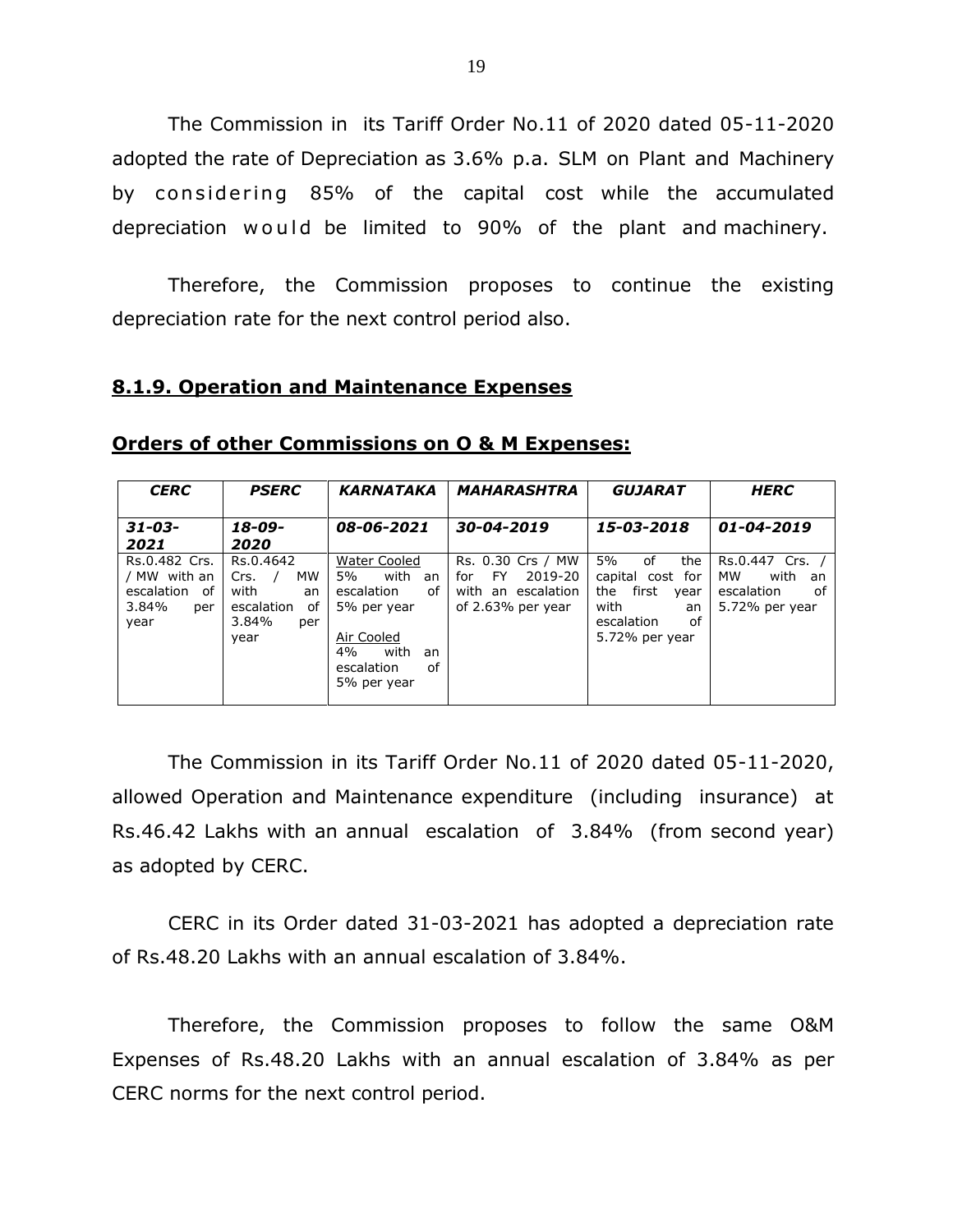## **Orders of other Commissions on Station Heat Rate**

(In Kcal / Kwhr)

| <b>CERC</b>         | <b>PSERC</b>                                                                                                                     | <b>KARNATAKA</b> | <b>MAHARASHTRA</b> | <b>GUJARAT</b>                             | <b>HERC</b>                                |
|---------------------|----------------------------------------------------------------------------------------------------------------------------------|------------------|--------------------|--------------------------------------------|--------------------------------------------|
| $31 - 03 -$<br>2021 | 18-09-<br>2020                                                                                                                   | 08-06-2021       | 30-04-2019         | $15 - 03 -$<br>2018                        | 01-04-2019                                 |
| 4200                | <u>For</u><br>project<br><b>AFBC</b><br>using<br>Boiler<br>4125<br>project<br>For<br>using<br>travelling<br>grate Boiler<br>4200 | --               | 4200               | Water cooled<br>3800<br>Air cooled<br>3950 | Air cooled<br>4200<br>Water cooled<br>4126 |

The Commission in its Tariff Order No.11 of 2020 dated 05-11-2020 had adopted the CERC station heat rate at 4125 Kcal / Kwhr.

The Commission proposes to adopt the same SHR at 4200 Kcal/Kwhr as adopted the CERC in its order dated 31-03-2021 for the next control period.

## **8.1.11. Gross calorific value of the fuel**

## **Orders of other Commissions on Gross calorific value of the fuel**

(In Kcal/Kg)

| <b>CERC</b> | <b>PSERC</b> | KARNATAKA  | MAHARASHTRA | <i><b>GUJARAT</b></i> | <b>HERC</b> |  |  |
|-------------|--------------|------------|-------------|-----------------------|-------------|--|--|
| 31-03-2021  | 18-09-2020   | 08-06-2021 | 30-04-2019  | 15-03-2018            | 01-04-2019  |  |  |
| 3100        | 3100         | $- -$      | 3611        | 4423                  | 3100        |  |  |

Most of the ERCs including CERC have fixed the Gross Calorific Value in the range of 3100 – 4423 Kcal/Kwhr. The Commission in its Tariff Order No.11 of 2020 dated 05-11-2020 had adopted Gross Calorific value of 3100 Kcal / Kwhr.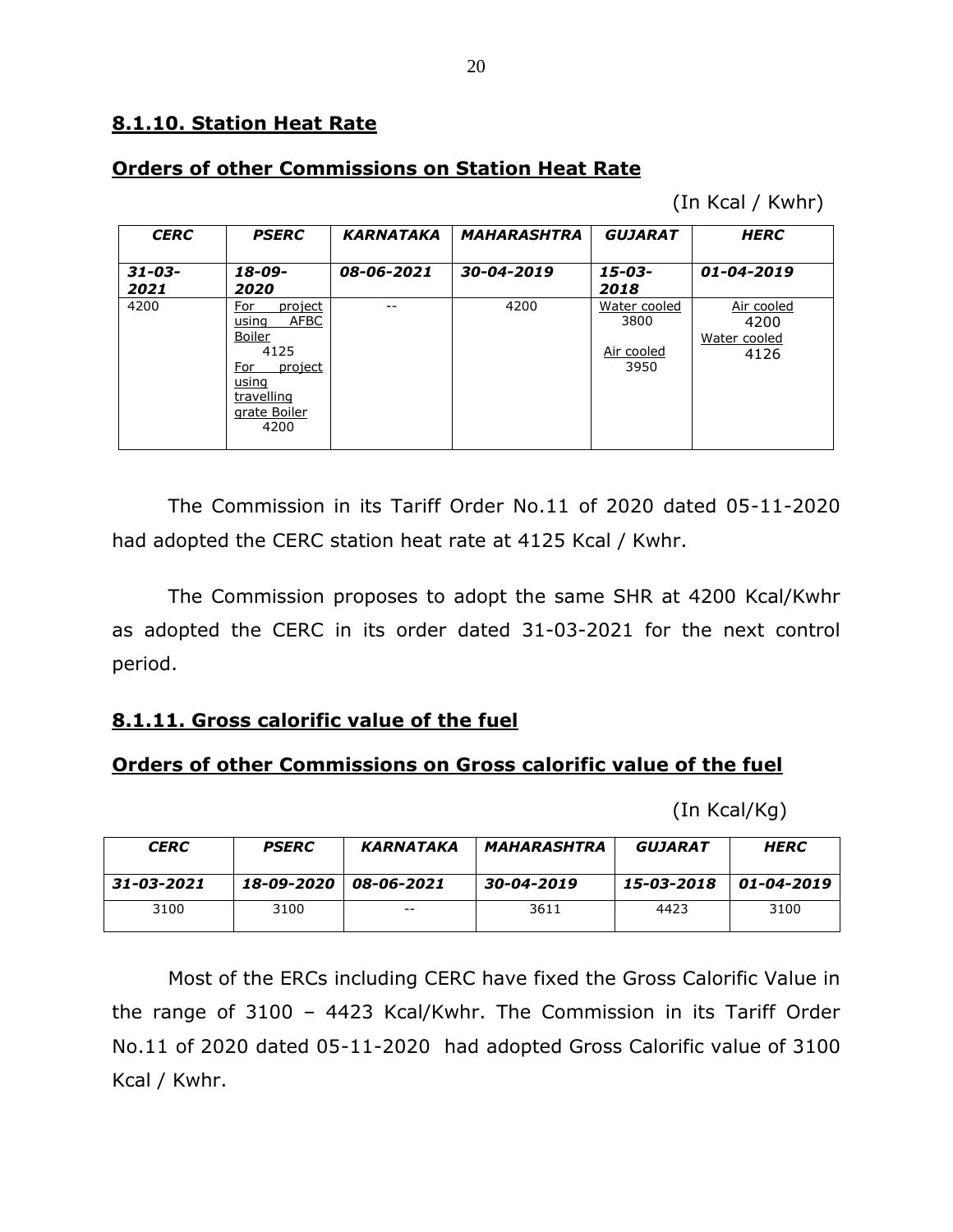Therefore, the Commission proposes to retain the same GCV of 3100 Kcal/Kg for the next control period also.

## **8.1.12. Specific fuel consumption**

## **Orders of other Commissions on Specific fuel consumption:**

(in Kg/Kwhr)

| <b>CERC</b> | <b>PSERC</b>                                                                                                                 | <b>KARNATAKA</b>                             | <b>MAHARASHTRA</b> | <b>GUJARAT</b>                             | <b>HERC</b>                                  |
|-------------|------------------------------------------------------------------------------------------------------------------------------|----------------------------------------------|--------------------|--------------------------------------------|----------------------------------------------|
| 31-03-2021  | 18-09-2020                                                                                                                   | 08-06-2021                                   | 30-04-2019         | 15-03-2018                                 | 01-04-2019                                   |
| 1.35        | For<br>project<br><b>AFBC</b><br>using<br>Boiler<br>1.33<br>For<br>project<br>using<br>grate<br>travelling<br>Boiler<br>1.35 | Water Cooled:<br>1.21<br>Air Cooled:<br>1.18 | 1.16               | Water cooled<br>0.86<br>Air cooled<br>0.89 | Air-Cooled:<br>1.35<br>Water Cooled:<br>1.31 |

As Specific fuel consumption is a function of SHR and GCV, the specific fuel consumption works out to 1.35 Kg/Kwhr.

## **8.1.13. Fuel Cost:**

#### **Orders of other Commissions on fuel cost :**

(in Rs. /MT)

| <b>CERC</b>                     | <b>PSERC</b>               | <b>KARNATAKA</b> | <b>MAHARASHTRA</b> | <b>GUJARAT</b>                   | <b>HERC</b>                   |  |  |
|---------------------------------|----------------------------|------------------|--------------------|----------------------------------|-------------------------------|--|--|
| 31-03-2021                      | 18-09-<br>2020             | 08-06-2021       | 30-04-2019         | 15-03-<br>2018                   | 01-04-2019                    |  |  |
| 3435.6<br>with<br>5% escalation | 3960 with<br>5% escalation | 3000             | 4295.57            | 3764<br>with<br>5%<br>escalation | 3605.61 with 5%<br>escalation |  |  |

The Commission in its Tariff Order No.11 of 2020 dated 05-11-2020 had adopted the Fuel cost as prescribed by CERC at Rs.3271.51/MT with 5% escalation p.a. Currently, CERC in its RE Regulations dt. 31-03-2021 has considered the fuel cost of Rs.3435.60/MT (for 2021-22) with 5% escalation in respect of Tamil Nadu. Therefore, the fuel cost for 2022-23 works out to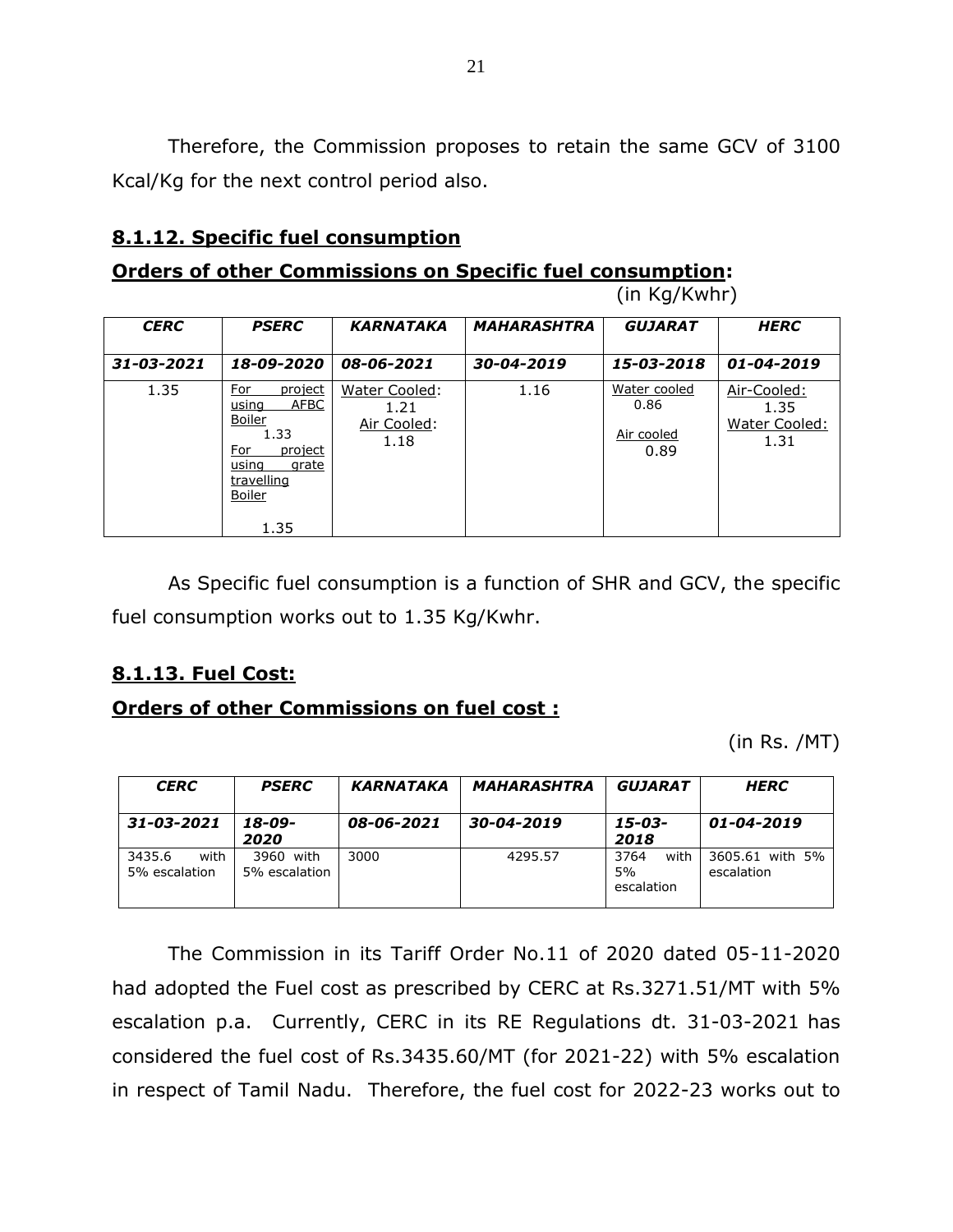Rs.3607.38/MT.

The Commission proposes the fuel cost at Rs.3435.60/MT (for 2022- 23) as adopted by CERC for the next control period with 5% escalation p.a.

### **8.1.14. Components of working capital**

## **Orders of Other Commissions on Components of Working Capital**

| <b>CERC</b>                                                    | <b>KARNATAKA</b><br><b>PSERC</b> |                             | <b>MAHARASHTRA</b>                                                         | <b>GUJARAT</b>                                                | <b>HERC</b>                                 |  |  |  |  |
|----------------------------------------------------------------|----------------------------------|-----------------------------|----------------------------------------------------------------------------|---------------------------------------------------------------|---------------------------------------------|--|--|--|--|
| $31 - 03 -$<br>2021                                            | 18-09-2020                       | 08-06-2021                  | 30-04-2019                                                                 | 15-03-2018                                                    | $01 - 04 -$<br>2019                         |  |  |  |  |
| O&M charges<br>$: 1$ month                                     |                                  | Receivables: 2<br>months    | O&M expenses : 1<br>month                                                  | Fuel stock: 30<br>Days                                        | Air Cooled:<br>Fuel stock: 6<br>months      |  |  |  |  |
| Maintenance<br>spares :15%<br><b>O&amp;M</b><br>of<br>expenses |                                  | Variable Costs:<br>2 months | Maintenance spares<br>O&M<br>of<br>:15%<br>expenses                        | O&M expenses<br>$: 1$ month<br>Receivables: 1                 | Water<br>Cooled:<br>Fuel stock: 4<br>months |  |  |  |  |
| Receivables<br>for Debtors :<br>1.5 months                     |                                  |                             | Receivables<br>for<br>Debtors: 2 months<br>Fuel<br>stock<br>$\therefore$ 4 | month charges<br>sale<br>for<br>of<br>electricity             | Receivables<br>$: 2$ month                  |  |  |  |  |
| Fuel stock: 4<br>months                                        |                                  |                             | months                                                                     | Maintenance<br>spares :1% of<br>capital<br>cost<br>with<br>5% | <b>O&amp;M</b><br>expenses : 1<br>month     |  |  |  |  |
|                                                                |                                  |                             |                                                                            | escalation                                                    | Maintenance<br>spares :15%<br>of O&M        |  |  |  |  |

As per the last Tariff Order No.11 of 2020 dated 05-11-2020, the working capital is based on the following norms:

- $\triangleright$  Fuel stock One month
- $\geqslant$  0 & M Expenses One month
- $\triangleright$  Receivables Two months

The Commission proposes to retain the aforesaid norms for the next control period also.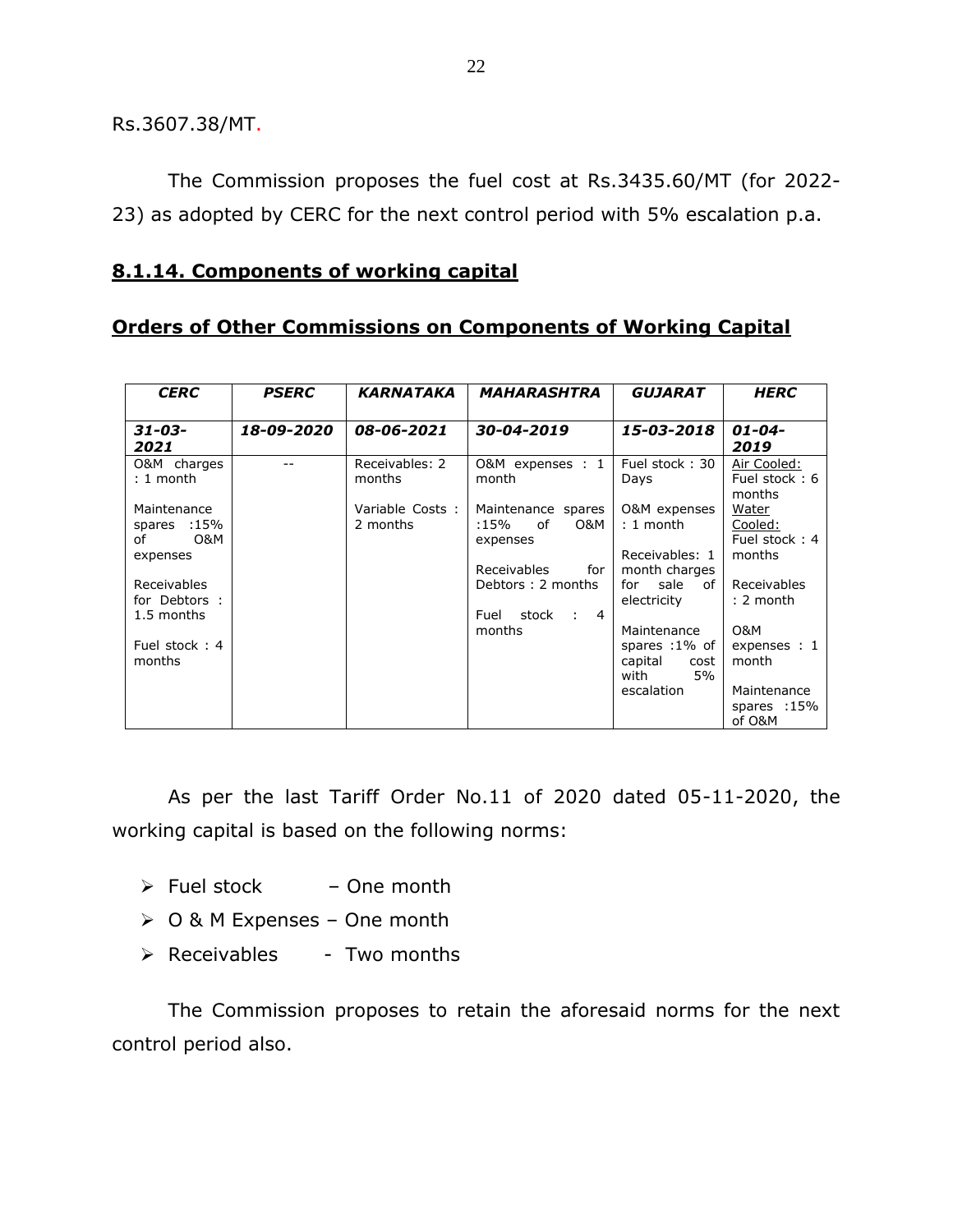## **8.1.15. Interest on working capital**

## **Orders of Other Commissions on Interest on Working Capital**

(in % p.a.*)*

| <b>CERC</b> | <b>PSERC</b> | KARNATAKA  | <b>MAHARASHTRA</b> | <b>GUJARAT</b>          | <b>HERC</b> |  |  |
|-------------|--------------|------------|--------------------|-------------------------|-------------|--|--|
| 31-03-2021  | 18-09-2020   | 08-06-2021 | 30-04-2019         | 15-03-2018   01-04-2019 |             |  |  |
| 10.50%      | $- -$        | 10.50%     | 11.81%             | 11.40%                  | 9.13%       |  |  |

The Commission in its Tariff Order No.11 of 2020 dated 05-11-2020 had adopted Interest on working capital at 10.28%.

The Commission proposes to adopt the interest rate of 10%, which is 300 basis points above the average State Bank of India Marginal Cost of Funds based Lending Rate (MCLR) (one year tenor) prevalent during the last available six months, for the next control period.

## **8.1.16. Auxiliary Consumption**

## **Orders of other Commissions on Auxiliary Consumption:**

| <b>CERC</b> | <b>PSERC</b>                                                  | <b>KARNATAKA</b> | <b>MAHARASHT</b><br><b>RA</b> | <b>GUJARAT</b> | <b>HERC</b>                                                                                                             |
|-------------|---------------------------------------------------------------|------------------|-------------------------------|----------------|-------------------------------------------------------------------------------------------------------------------------|
| 31-03-2021  | 18-09-2020                                                    | 08-06-2021       | 30-04-2019                    | 15-03-<br>2018 | 01-04-2019                                                                                                              |
| 12%         | Water<br>a)<br>$\text{cooled}: 10\%$<br>b) Air cooled:<br>12% | 10%              | 10%                           | 10%            | Air-Cooled &<br>1 <sup>st</sup> Year:<br>12.50%<br>2 <sup>nd</sup><br>Year<br>onwards:<br>12%<br>Water<br>Cooled<br>10% |

The Commission in its last Tariff Order No.11 of 2020 dated 05-11- 2020 had adopted Auxiliary Consumption at 10%. In other Commissions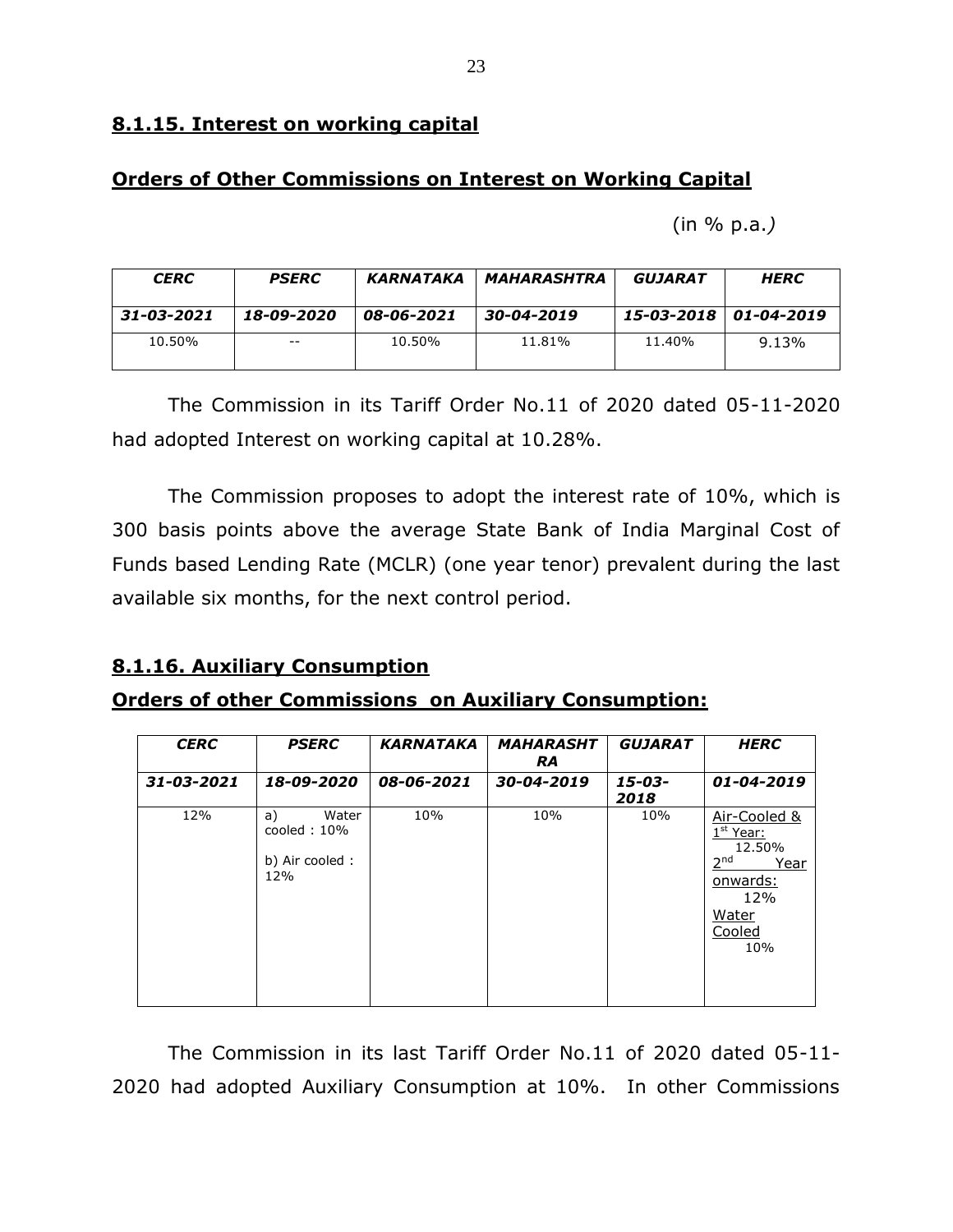Orders, the auxiliary consumption adopted is in the range of 10% to 12%.

Therefore, the Commission proposes to retain the auxiliary consumption at 10% for the next control period also.

## **8.2 Related issues**

The following are the issues related to power generation, transmission, wheeling and consumption from Biomass based power plants:

- 1. Open Access charges and line losses
- 2. Cross subsidy surcharge
- 3. CDM benefits
- 4. Reactive power charges
- 5. Grid availability charges
- 6. Energy Accounting and Billing Procedure
- 7. Energy Wheeling Agreement and fees
- 8. Security Deposit
- 9. Power factor disincentive
- 10. Metering
- 11. Connectivity and Evacuation of Power
- 12. Harmonics
- 13. Billing and Payments
- 14. Energy Purchase Agreement (EPA)
- 15. Tariff Review Period / Control Period

The above charges / terms are applicable to all biomass based power generating plants irrespective of their year of commissioning. These are discussed in detail in the following paragraphs.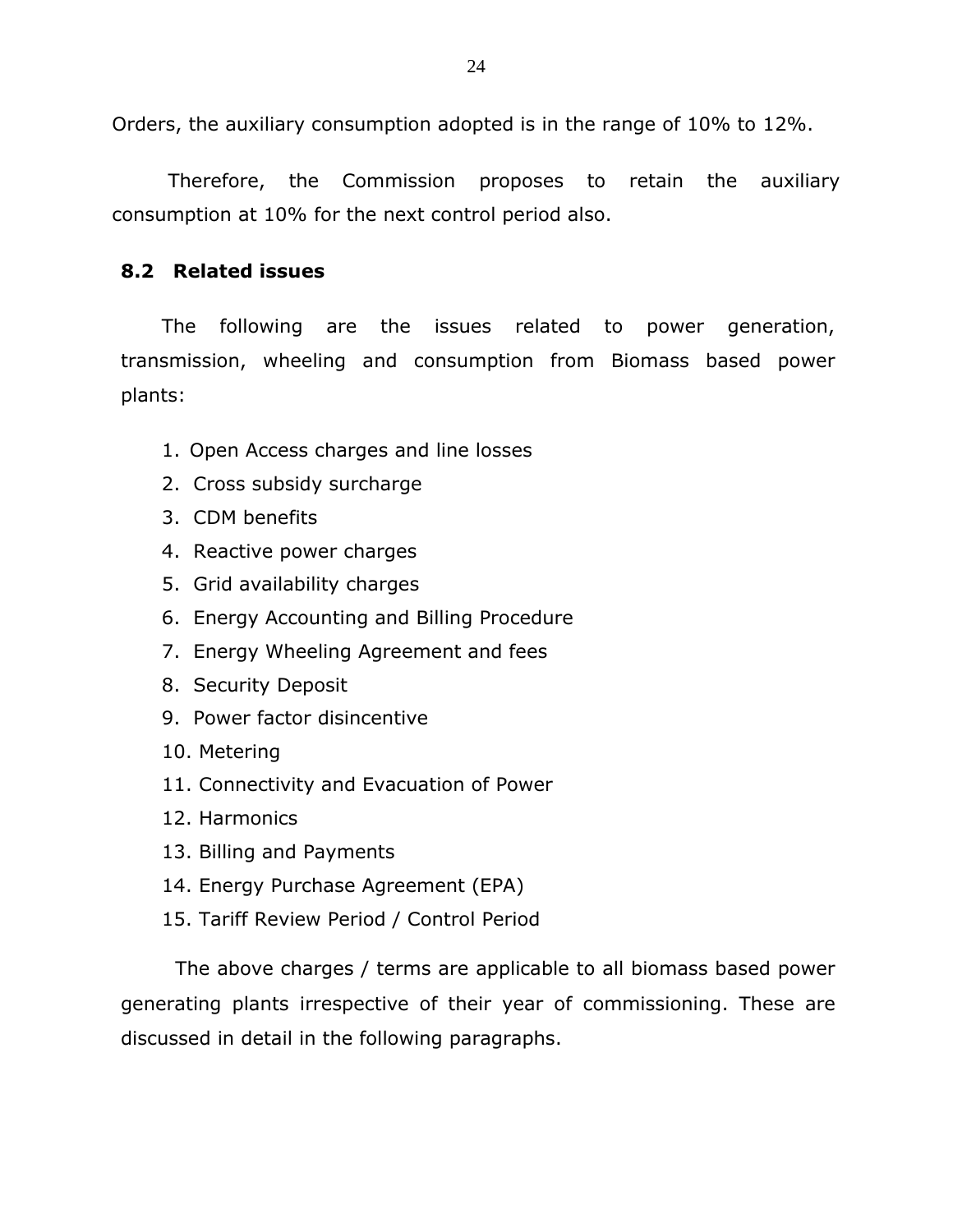#### **8.2.1. Open Access charges and line losses**

Transmission, Wheeling and Scheduling & System Operation charges are generally regulated by the Commission's Tariff regulations, Open access regulations and Commission's order on open access charges issued from time to time. However, as a promotional measure, under section 86(1) (e) of the Act, the Commission in the last tariff order adopted 60% in each of the transmission, wheeling and scheduling and system operation charges as applicable to the conventional power to the Biomass power.

In the case of scheduling and system operation charges, the work done by SLDC is the same as in the case of conventional power. SLDC has to monitor the grid operations effectively on real time basis. The scheduling and system operation charges have to be determined in a non-discriminatory manner with reference to the functions of SLDC and there cannot be any concession.

Considering the unprecedented situation that arose due to the outbreak of the Covid-19 pandemic where several restrictions were in place on the movement of public and opening of offices etc., and the gradual slowdown in economic activity, Commission decides to retain the levy of transmission, wheeling and scheduling and system operation charges at 60% of that applicable for conventional power notified by the Commission from time to time.

In respect of the plants availing Renewable Energy Certificates (REC), 100% of the respective charges as specified in the relevant orders shall apply.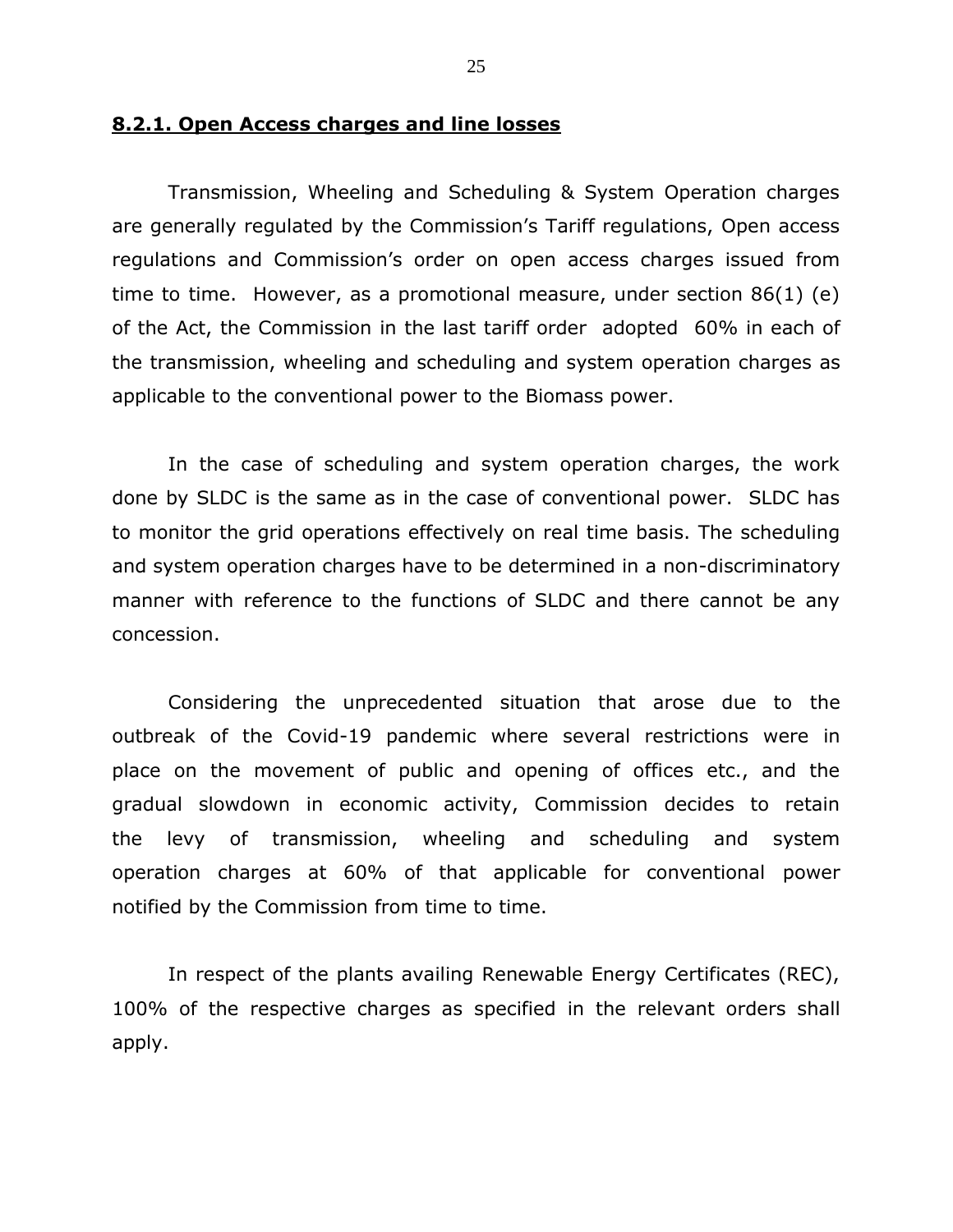Apart from these charges, the Biomass Power Generators shall have to bear the actual line losses in kind as specified in the respective orders of the Commission and as amended from time to time.

#### **8.2.2 Cross subsidy surcharge**

The Commission in its last tariff order for Biomass power, has ordered to levy 60% of the cross subsidy surcharge for third party open access consumers. In this consultative paper, Commission proposes to continue to levy of 60% of cross subsidy surcharge as applicable for conventional power plants.

#### **8.2.3 CDM benefits**

In the earlier orders issued on renewable energy, the Commission adopted the following formula for sharing of CDM benefits as suggested by the Forum of Regulators (FOR):

"The CDM benefits should be shared on gross basis starting from 100% to developers in the first year and thereafter reducing by 10% every year till the sharing becomes equal (50:50) between the developer and the consumer in the sixth year. Thereafter, the sharing of CDM benefits will remain equal till such time the benefits accrue."

The Commission accepted the formula recommended by the Forum of Regulators in its earlier orders. The Commission decides to continue the same formula. The generators shall furnish details of receipts of CDM to the distribution licensee and the distribution licensee shall account for the CDM receipts in the next ARR filing.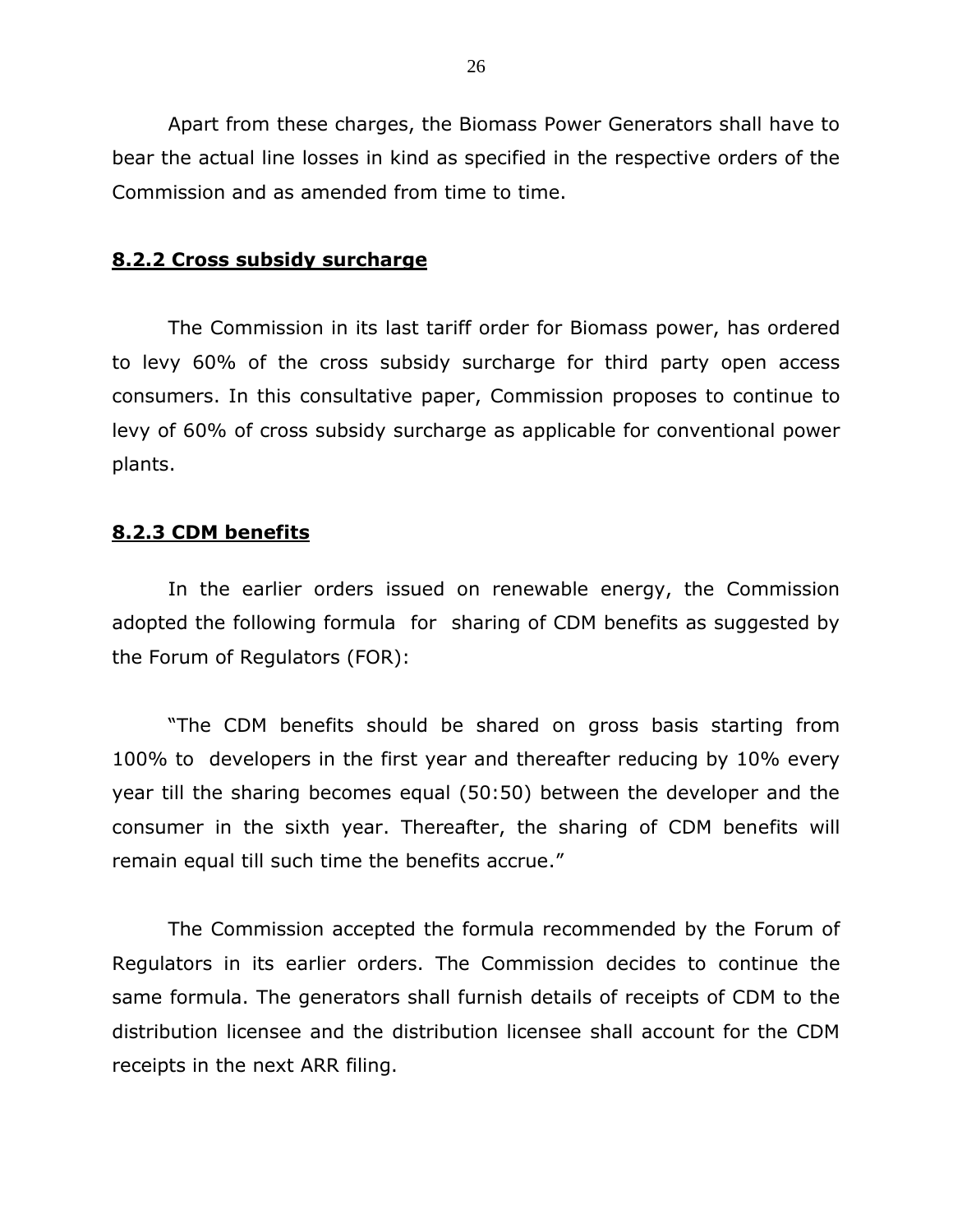#### **8.2.4. Reactive power charges**

Commission proposes to continue the reactive power charges as specified in its Order on Open Access charges issued from time to time.

## **8.2.5. Grid availability charges**

In this consultative paper, the Commission proposes that the charges for startup power of generators shall be as per Commission's Grid Connectivity and Intra-State Open Access Regulations, 2014 in force. Similarly, if adequate generation does not materialize or if drawl by the captive / third party consumer exceeds generation, the energy charges and demand charges shall be regulated as specified in the Commission's Grid Connectivity and Intra-State Open Access Regulations, 2014 in force.

The Commission decides to continue the above procedure.

## **8.2.6. Energy Accounting and Billing Procedure**

The energy accounting shall be regulated by the Commission's Regulations on open access, DSM and Order on open access. If a Biomass power generator utilizes power for captive use or if he sells it to a third party, the distribution licensee shall raise the bill at the end of the billing period for the net energy supplied. The licensee shall record the slot wise generation and consumption during the billing period. Slot wise adjustment shall be for the billing period. Peak hour generation can be adjusted to normal hour or off peak hour consumption of the billing period and normal hour generation can be adjusted to off peak hour consumption of the billing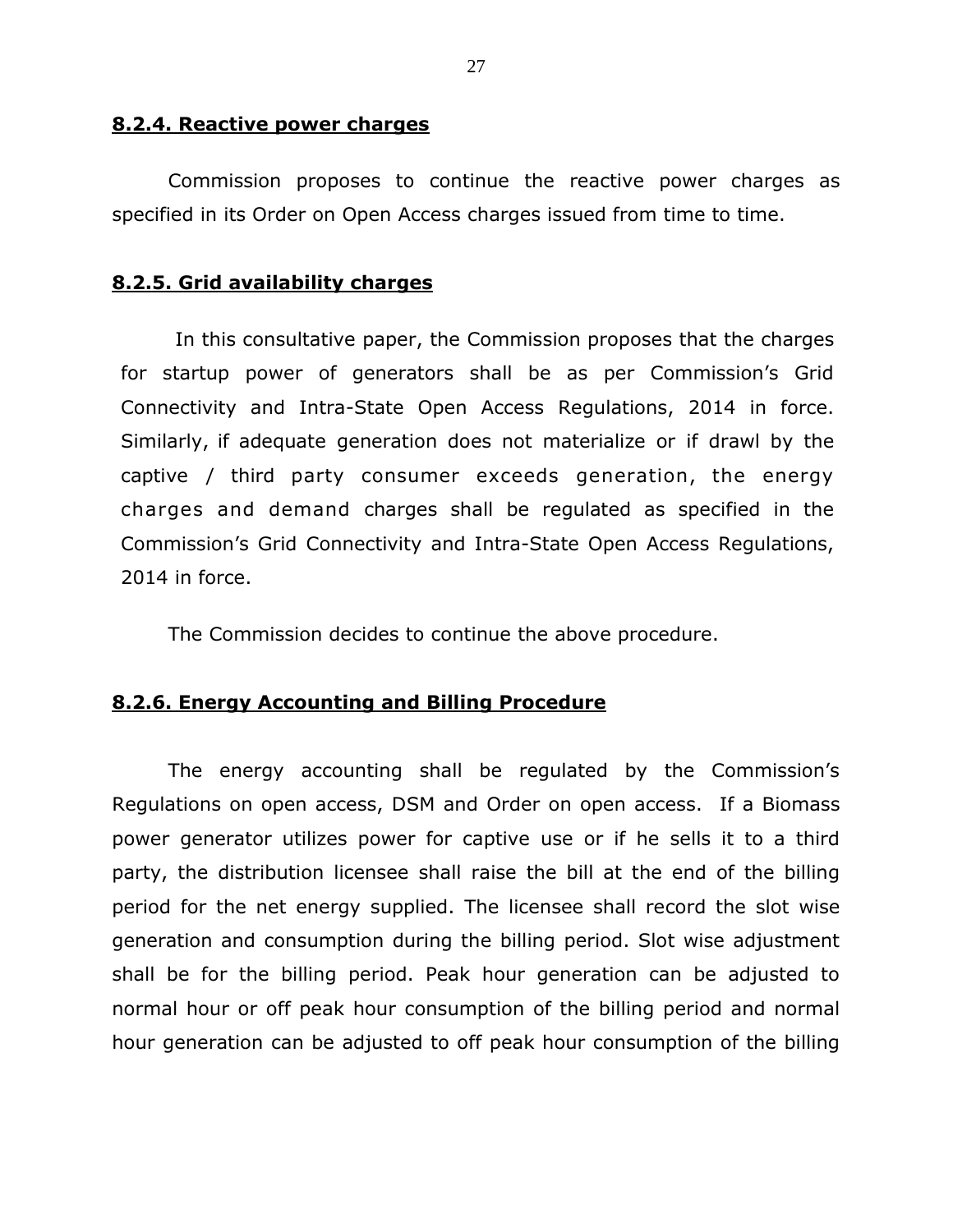period. Excess consumption will be charged at the tariff applicable to the consumer subject to the terms and conditions of supply.

The licensee shall record the time block wise generation and consumption during the billing period. Time block wise adjustment shall be made for the billing period. Excess consumption will be charged at the tariff applicable to the consumer subject to the terms and conditions of supply.

The Commission decides that after the billing period, the balance energy may be sold at the rate of 75% of the respective Biomass tariff fixed by the Commission in the respective orders.

#### **8.2.7. Energy Wheeling Agreement and fees**

The format for Energy Wheeling Agreement, application and agreement fees, procedure and terms & conditions shall be governed by Commission's following regulations in force and as amended from time to time:

- 1. Tamil Nadu Electricity Regulatory Commission's Grid Connectivity and Intra State Open Access Regulations, 2014
- 2. Power Procurement from New and Renewable Sources of Energy Regulations, 2008.

#### **8.2.8. Security Deposit**

As regards the security deposit to be paid by captive /third party user, the Commission decides to retain the present arrangements i.e., charges corresponding to two times the maximum net energy supplied by the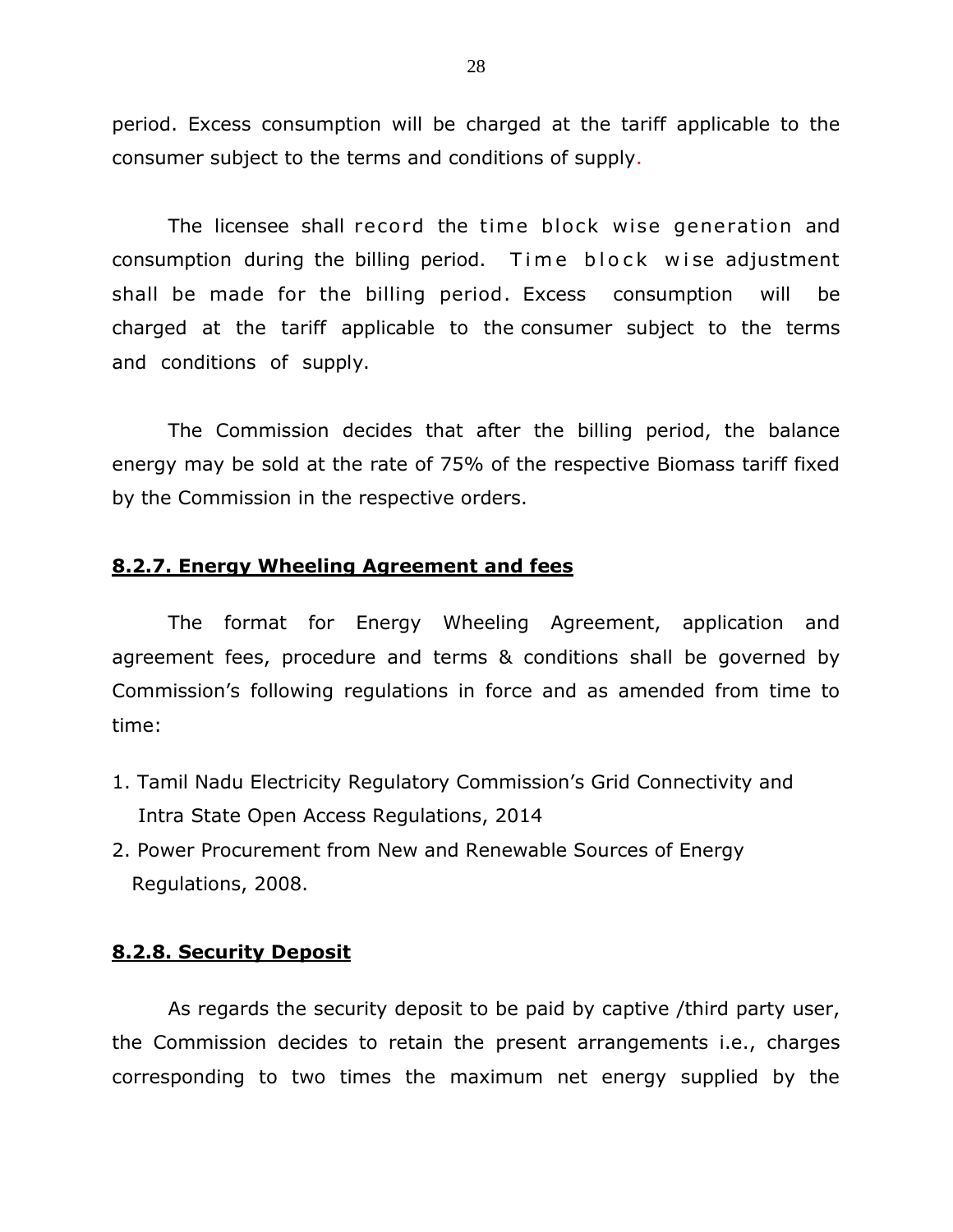distribution licensee in any month in the preceding financial year shall be taken as the basis for the payment of security deposit.

#### **8.2.9. Power factor disincentive**

Power factor disincentive may be regulated for the power factor recorded in the meter at the user end as specified in the relevant regulations/orders in force.

#### **8.2.10. Metering**

The Commission proposes that metering and communication shall be in accordance with the following regulations in force and any specific orders of the Commission on metering whenever issued:

- (1) Central Electricity Authority (Installation and Operation of Meters) Regulations, 2006 and as amended from time to time.
- (2) Tamil Nadu Electricity Distribution and Supply Codes
- (3) Tamil Nadu Electricity Grid Code
- (4) Tamil Nadu Electricity Regulatory Commission's Grid Connectivity and Intra State Open Access Regulations, 2014

#### **8.2.11 . Connectivity and Evacuation of Power**

The provisions contained in Central Electricity Authority (Technical Standards for Connectivity to the Grid) Regulations, 2007 and Central Electricity Authority (Technical Standards for Connectivity of the Distributed Generation Resources) Regulations, 2013, and its amendments shall be complied with. The connectivity and power evacuation system shall be provided as per the Act/ Codes/ Regulations/orders in force.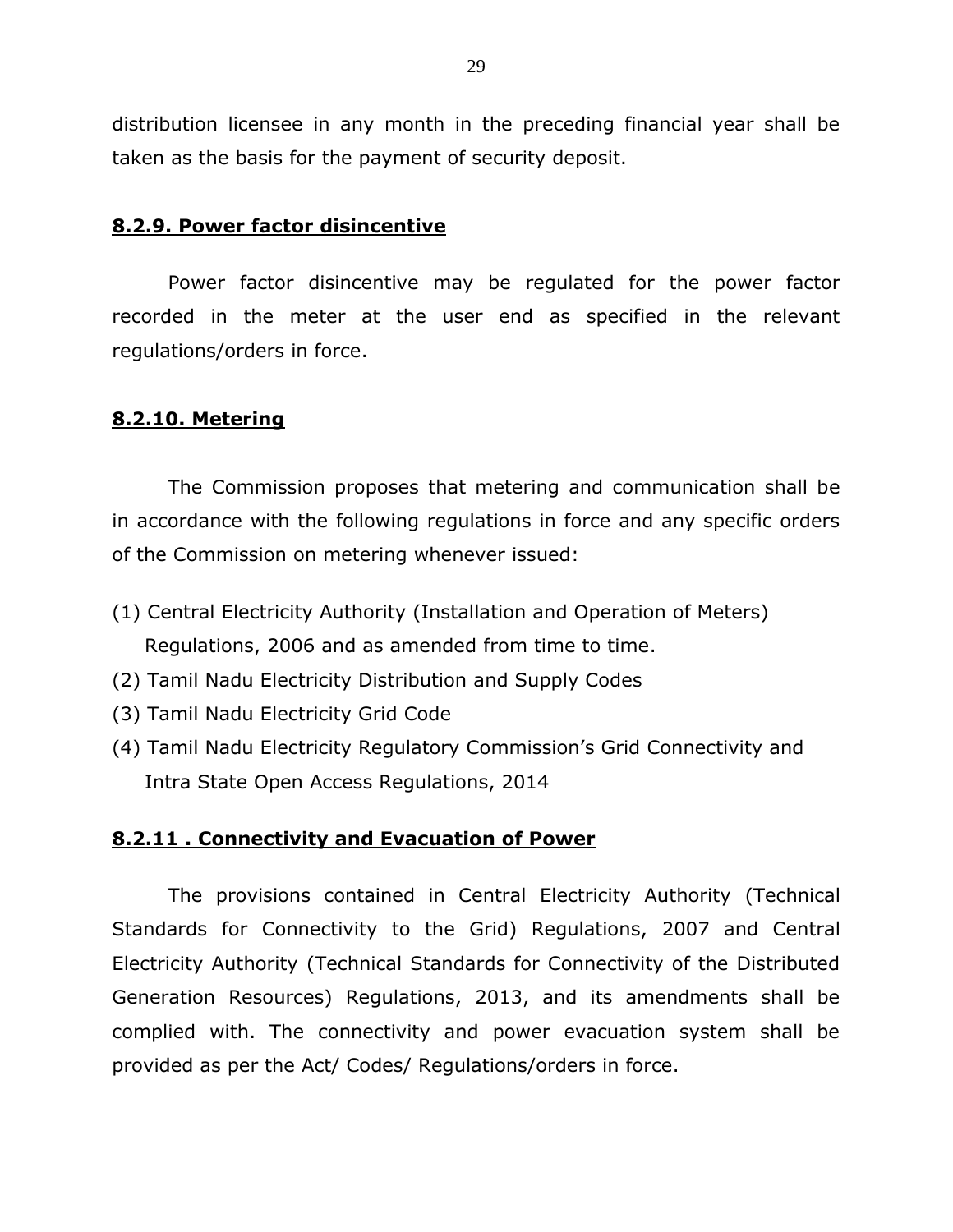#### **8.2.12. Harmonics**

The Biomass Power Generators shall follow the CEA (Technical Standards for Connectivity of the Distributed Generation Resources) Regulations, 2013 in respect of harmonics. It is the responsibility of the generator to provide adequate filtering mechanism to limit the harmonics within the stipulated norms. It shall be done before connecting the generator to the grid and the harmonics shall be measured by the respective distribution licensee during the commissioning.

If the Biomass Power Generators inject the harmonics beyond the stipulated limit, they shall pay a compensation of 15% of applicable generation tariff rate to the distribution licensee in whose area the plant is located till such time it is reduced within the stipulated limit. The distribution licensee is responsible for measurement of harmonics with standard meters and issue notices for payment of compensation charges if the harmonics is beyond the stipulated limit.

A minimum of 15 days notice period shall be given for payment of compensation charges.

#### **8.2.13. Billing and Payments**

When a Biomass power generator sells power to the distribution licensee, the generator shall raise the bill every month for the net energy sold after deducting the charges for power drawn from distribution licensee, reactive power charges etc. The distribution licensee shall make payment to the generator within 60 days of receipt of the bill. Any delayed payment beyond 60 days is liable for interest at the rate of 1% per month.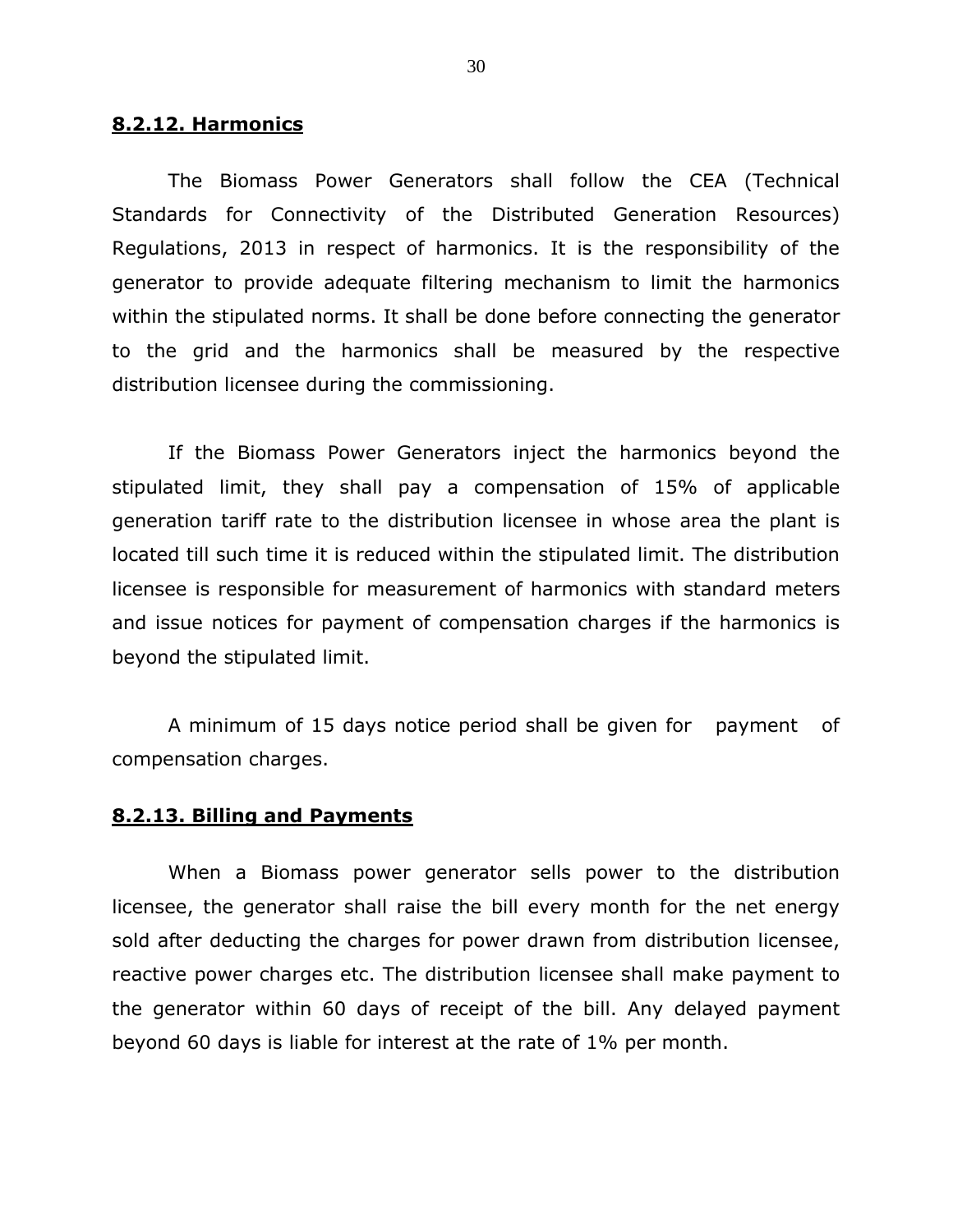#### **8.2.14 Energy Purchase Agreement (EPA)**

The format for Energy Purchase Agreement (EPA) shall be evolved as specified in the Commission's "Power procurement from New and Renewable sources of energy Regulations 2008" and amended from time to time. The agreement shall be valid for 25 years or life of the plant specified in the respective tariff order.

The distribution licensee shall execute the Energy Purchase Agreement or convey its decision in line with this order within a month of receipt of the proposal from the generator for selling the power. The agreement fees are governed by the Commission's Fees and Fines regulation.

#### **8.2.15 Tariff Review Period / Control Period**

Regulation 6 of the Power Procurement from New and Renewable Sources of Energy Regulations, 2008 of the Commission specifies that the tariff as determined by the Commission shall remain in force for such period as specified by the Commission in such tariff orders and the control period may ordinarily be two years.

This Commission decides to retain the control period of 2 years from the date of coming into force of this order to 31-03-2024 and the tariff period shall be 25 years.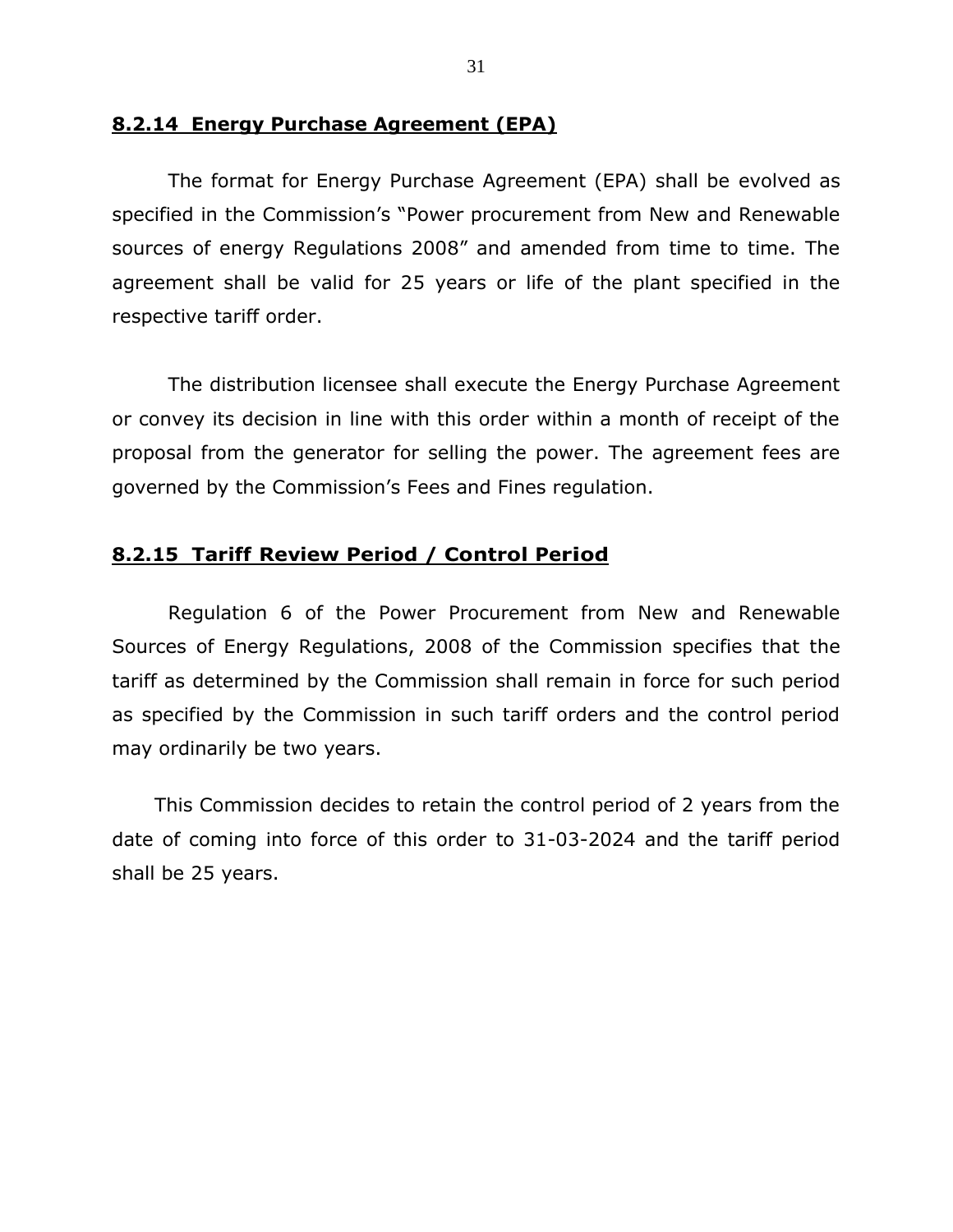## **9. Tariff**

# **9.1 Tariff Orders of other Commissions:**

(Rs./unit)

| <b>CERC</b>                                             | <b>PSERC</b>                                  | <b>KARNATAKA</b>                              | <b>MAHARASHT</b><br><b>RA</b>                     | <b>GUJARAT</b>                                                         | <b>HERC</b>                                                                  |
|---------------------------------------------------------|-----------------------------------------------|-----------------------------------------------|---------------------------------------------------|------------------------------------------------------------------------|------------------------------------------------------------------------------|
| 31-03-2021                                              | 18-09-2020                                    | 08-06-2021                                    | 30-04-2019                                        | 15-03-2018                                                             | 01-04-2017                                                                   |
| Variable cost for<br>FY 2021-22 :<br>5.29               | Variable<br>cost<br>for FY 2020-21<br>: 6.10  | a) Air cooled<br>Variable cost:               | Levellised tariff<br>(Variable) : Rs<br>5.55/unit | Air<br>cooled:<br>Levellised tariff<br>(variable) : Rs.<br>4.17/unit   | Air<br>cooled:<br>Levellised<br>tariff<br>(variable)<br>: Rs.<br>7.77/unit   |
| cost for<br>Fixed<br><b>FY</b><br>$2021 - 22$ :<br>2.87 | Fixed cost for<br>$2020 - 21:$<br>FY.<br>2.94 | FY-22: 3.93<br>$FY-23:4.13$                   | Levellised tariff<br>(Fixed):<br>Rs.2.28/unit     | Levellised tariff<br>(fixed)<br>$\sim$ 1<br>Rs.<br>$1.91$ /unit        | Levellised<br>tariff<br>(Fixed)<br>$\sim$<br>Rs.<br>3.06/unit                |
| Applicable tariff<br>: 8.16                             | Applicable<br>tariff: $9.04$                  | FY-24: 4.34<br>Cost<br>Fixed                  | Levellised tariff<br>: Rs 7.83/unit               | Levellised tariff<br>: Rs.6.08/unit                                    | Levellised tariff :<br>Rs.10.83/unit                                         |
|                                                         |                                               | 2.03<br>Applicable tariff<br>: $FY-22 : 5.96$ |                                                   | Water cooled:<br>Levellised tariff<br>(variable) : Rs.<br>$4.01/$ unit | Water<br>cooled:<br>Levellised<br>tariff<br>(variable)<br>: Rs.<br>7.46/unit |
|                                                         |                                               | b) Water cooled<br>Variable cost:             |                                                   | Levellised tariff<br>(fixed)<br>$\sim$<br>Rs.<br>$1.80$ /unit          | Levellised<br>tariff<br>(fixed)<br>Rs.<br>$\cdot$ :<br>$2.65/$ unit          |
|                                                         |                                               | $FY-22:4.03$<br>$FY-23:4.24$                  |                                                   | Levellised tariff<br>: Rs.5.81/unit                                    | Levellised tariff :<br>Rs.10.11/unit                                         |
|                                                         |                                               | $FY-24:4.45$                                  |                                                   |                                                                        |                                                                              |
|                                                         |                                               | Cost :<br>Fixed<br>2.15                       |                                                   |                                                                        |                                                                              |
|                                                         |                                               | Applicable tariff                             |                                                   |                                                                        |                                                                              |
|                                                         |                                               | $FY-22: 6.18$                                 |                                                   |                                                                        |                                                                              |

- 9.2. With the adoption of above financial and operational parameters the tariff rate for the new plants works out as follows:
- **9.2.1. Fixed costs:** (As per the working sheet annexed)

| Year | <b>FC</b> | Year | <b>FC</b> |
|------|-----------|------|-----------|
|      | 2.43      | 14   | 2.38      |
|      | 2.47      | 15   | 2.44      |
|      | 2.44      | 16   | 2.51      |
|      | 2.42      | 17   | 2.57      |

## (Amount in Rs./unit)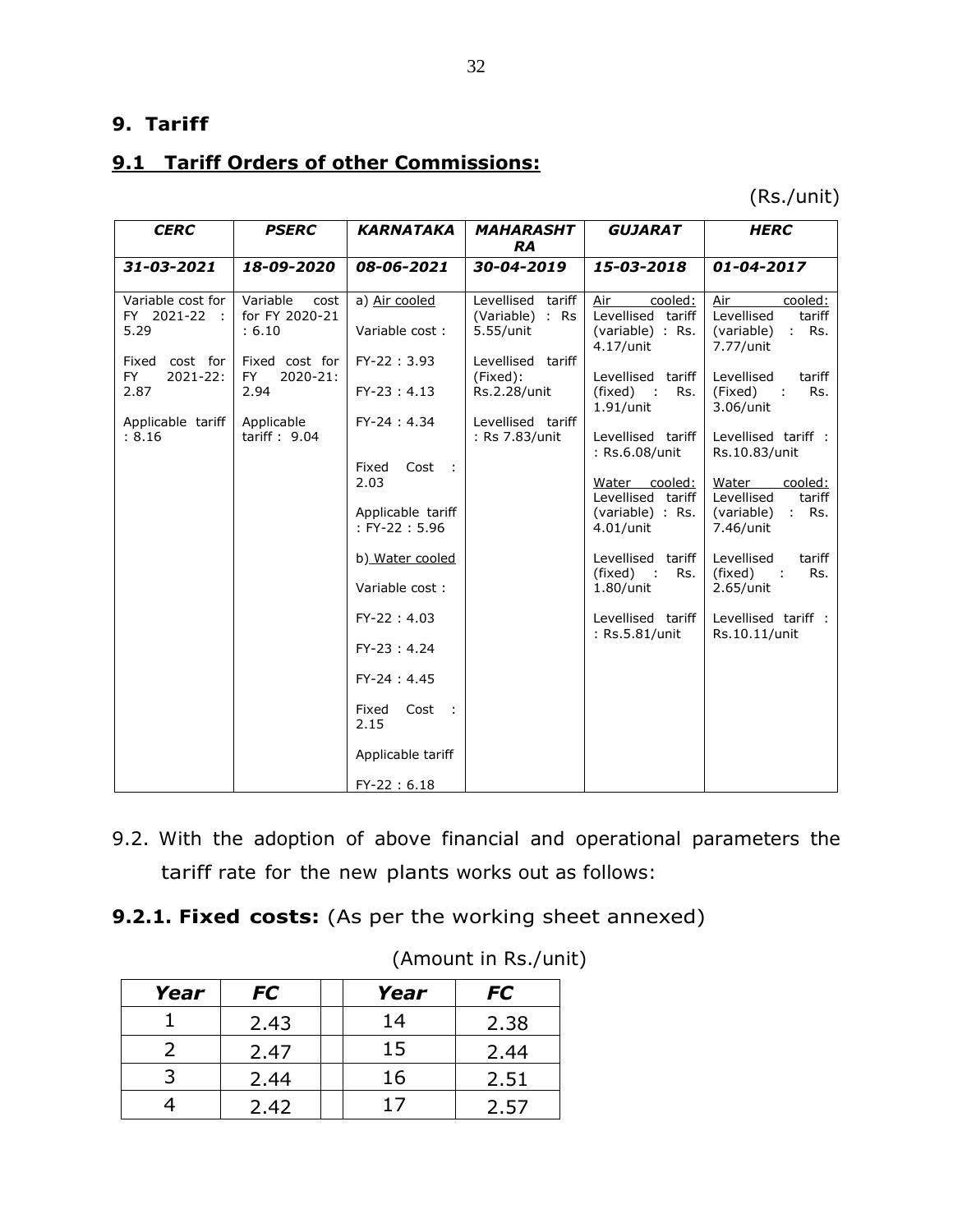| 5  | 2.39 | 18 | 2.64 |
|----|------|----|------|
| 6  | 2.37 | 19 | 2.72 |
| 7  | 2.35 | 20 | 2.79 |
| 8  | 2.33 | 21 | 3.01 |
| 9  | 2.31 | 22 | 3.09 |
| 10 | 2.29 | 23 | 3.18 |
| 11 | 2.28 | 24 | 3.27 |
| 12 | 2.27 | 25 | 3.36 |
| 13 | 2.32 |    |      |

## **9.2.2. Variable Costs**

9.2.2.1. The variable cost for the financial year 2022-23 will be Rs.5.15 per unit and for the financial year 2023-24 will be Rs.5.41 per unit. The workings are as under:

FY 2022-23 : (Rs.3.435\*1.35)/.9 = Rs.5.15/unit

FY 2023-24 :  $(Rs.3.61*1.5)/.9 = Rs.5.41/unit$ 

9.2.2.2. The fixed capacity charges will be applicable with reference to the date of commissioning of the plant and the variable cost will be applicable with reference to the financial year. The Fixed capacity charges specified above will be continued to be applicable to the entire agreement period of 25 years.

9.2.2.3. The fixed charges specified in this Order will be applicable to the plants commissioned on or after the date of issuance of this Order and the variable cost specified in this Order will apply to all plants commissioned on or after 15-05-2006.

#### **9.2.3. Total Cost**

As the control period of the Order is two years, the total cost inclusive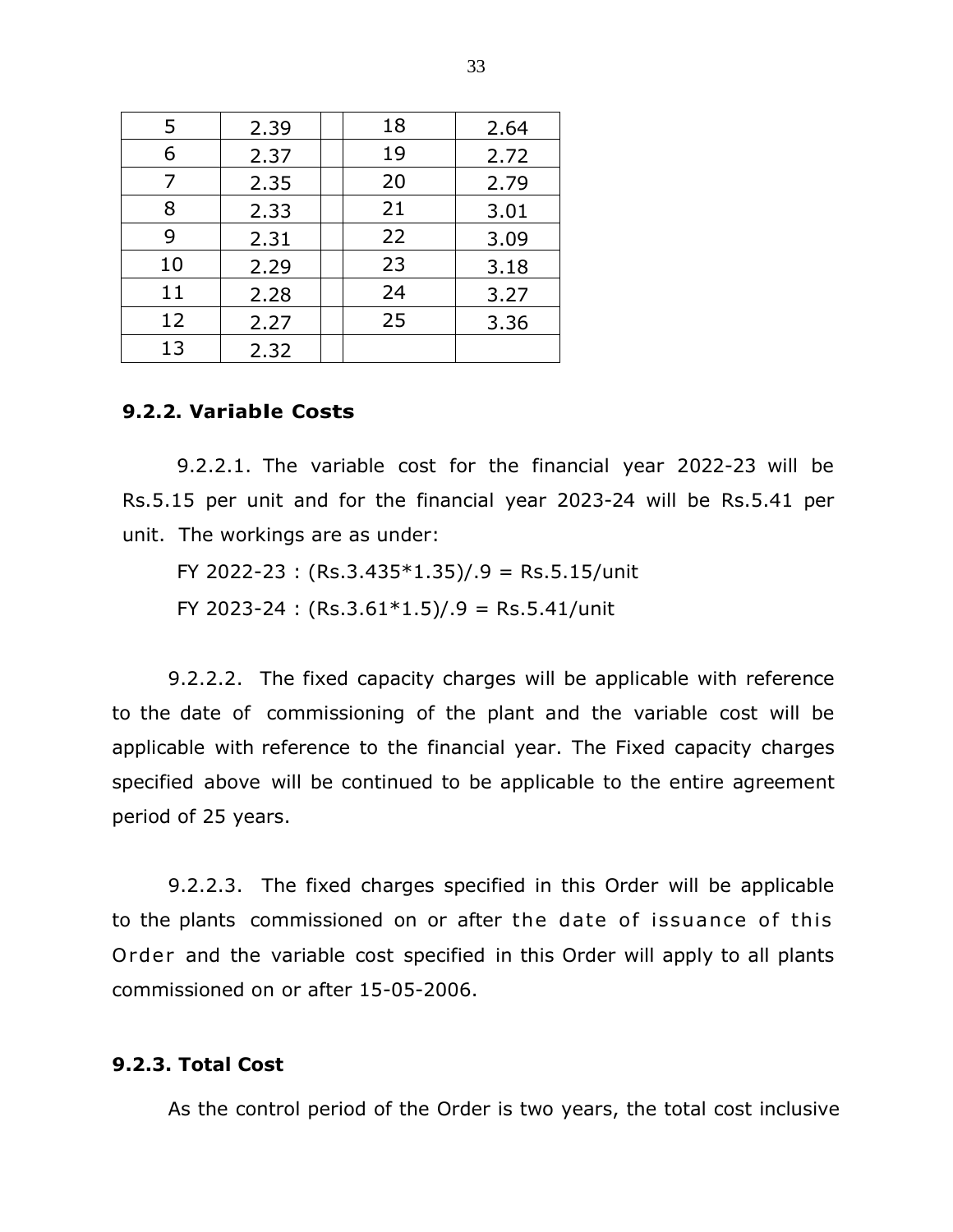of fixed and variable charges for the  $1<sup>st</sup>$  year (2022-23) is Rs.7.59/unit and for the  $2<sup>nd</sup>$  year (2023-24) is Rs.7.88/unit.

## **9.3. Use of Fossil Fuel**

The use of fossil fuels shall be limited to the extent of 15% of total fuel consumption on annual basis.

## **9.4 Quantum of power purchase by the Distribution Licensee**

The distribution licensee can purchase Biomass energy at the rate determined by the Commission from the Biomass Power Generators to meet the Renewable Power Purchase Obligations (RPO) requirement on "first come first served basis". It is open to the Distribution licensee to procure the same through competitive bidding route following the guidelines of Government of India if it can realize a more competitive rate than the one determined by Commission's Order. For any procurement in excess of RPO, specific approval shall be obtained from the Commission.

## **(By Order of the Commission)**

 **Sd/- Secretary Tamil Nadu Electricity Regulatory Commission**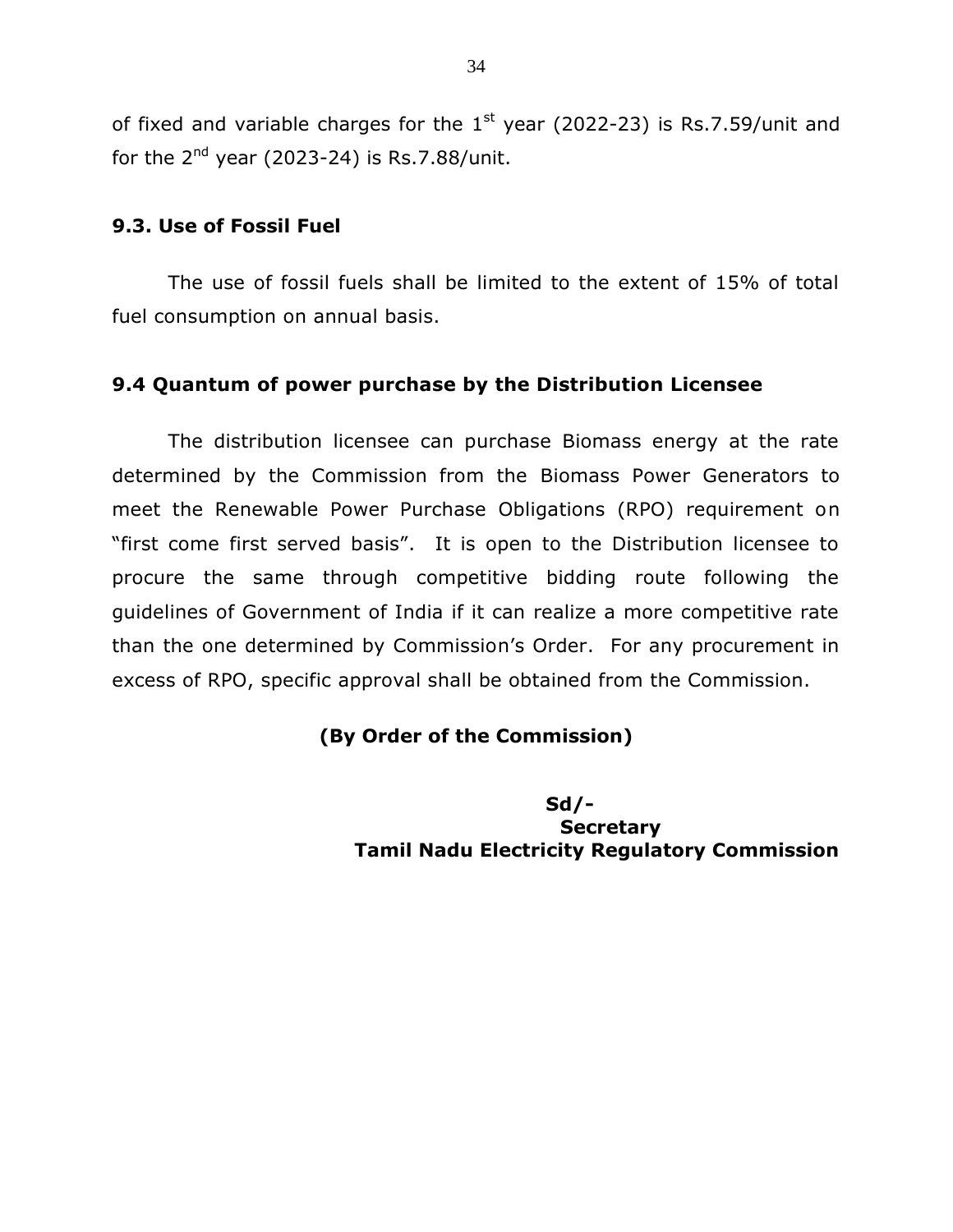# **Annexure - 3**

# **COMPONENTS OF BIOMASS TARIFF**

| SI.No.         | <b>Parameters</b>        | <b>Values</b>                            |
|----------------|--------------------------|------------------------------------------|
| $\mathbf{1}$   | Capital Investment       | Rs. 6.52 Cr/MW                           |
| $\overline{2}$ | <b>Plant Load Factor</b> | 80%                                      |
| 3              | Debt Equity Ratio        | 70:30                                    |
| $\overline{4}$ | Term of Loan             | 10 years with 1 year moratorium          |
| 5              | Interest on Loan         | 9.00% p.a.                               |
| 6              | Return on Equity         | 16.96% (pre-tax) upto 20 years<br>and    |
|                |                          | 21.52% after 20 years                    |
| $\overline{7}$ | Life of the Plant        | 25 years                                 |
| 8              | Depreciation             | 3.6% p.a. on SLM on 85% of capital cost  |
| 9              | O & M Charges            | Rs.48.20 Lakhs with an annual escalation |
|                |                          | of 3.84%                                 |
| 10             | <b>Station Heat Rate</b> | 4200 kCal/kWh                            |
| 11             | Calorific Value of fuel  | 3100 kCal/kg                             |
| 12             | Specific fuel            | 1.35 kg/kWh                              |
|                | Consumption              |                                          |
| 13             | Fuel Cost (FY 2022-23)   | Rs.3435.60/MT with 5% escalation from    |
|                |                          | 2 <sup>nd</sup> year onwards             |
| 14             | Working capital          | One month fuel stock, one month O&M      |
|                | components               | and two month receivables                |
| 15             | Interest on working      | 10.00% p.a.                              |
|                | capital                  |                                          |
| 16             | Auxiliary consumption    | 10%                                      |